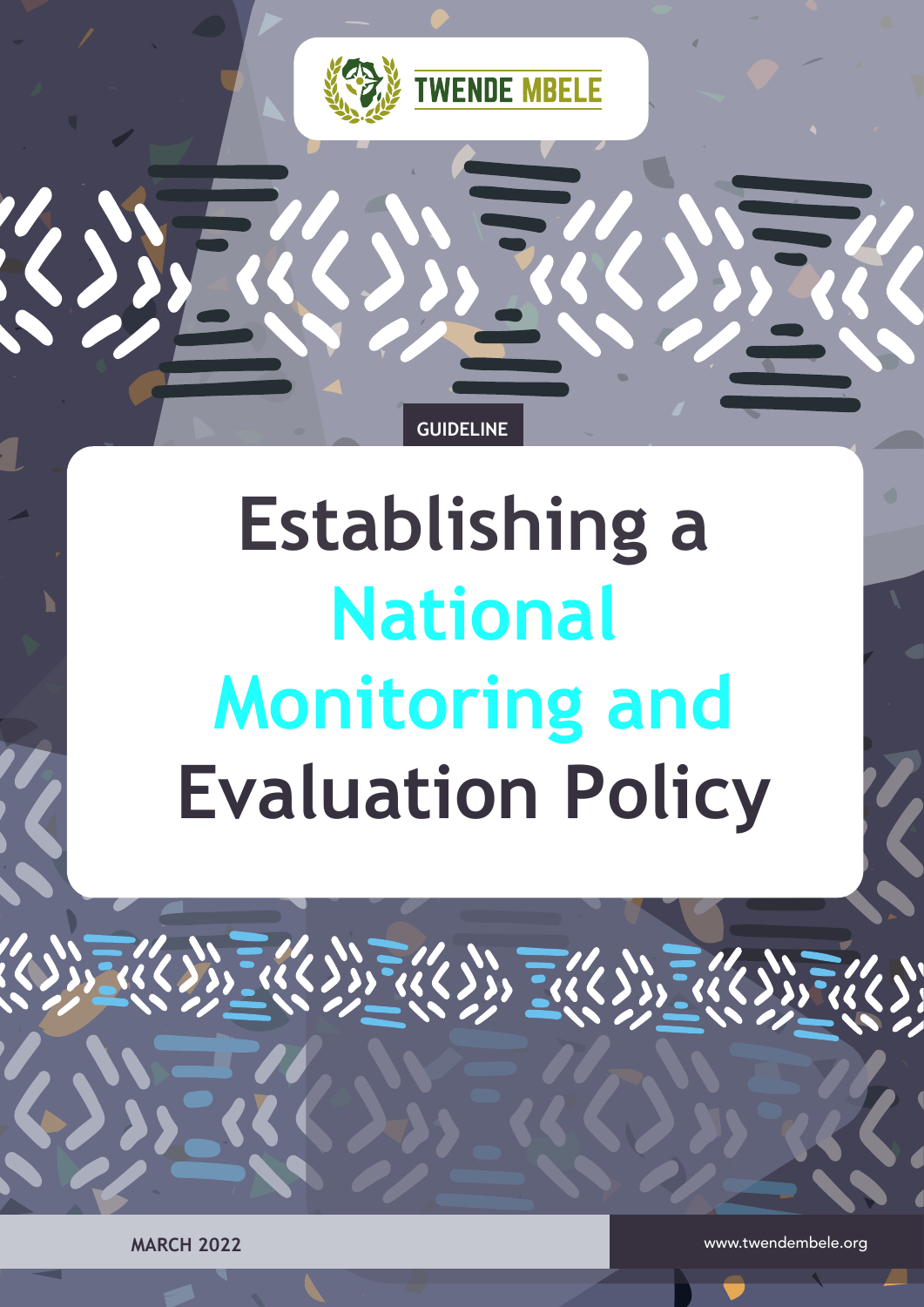### **Twende Mbele Guideline No 1**



Establishing a National Monitoring and Evaluation or Evaluation Policy

Created 10 March 2022 Updated

| Addressed to<br>African governments who are considering establishing a national monitoring<br>and evaluation or evaluation policy. Development partners interested in<br>supporting such a policy. |                                                                                                                |
|----------------------------------------------------------------------------------------------------------------------------------------------------------------------------------------------------|----------------------------------------------------------------------------------------------------------------|
| Purpose                                                                                                                                                                                            | The purpose of this Guideline is to give practical guidance on how to develop<br>a national evaluation policy. |
| Contact<br>person                                                                                                                                                                                  | Cara Waller                                                                                                    |
| for this guideline                                                                                                                                                                                 | E-mail: information@twendembele.org.za                                                                         |

#### **Contents**

1

| 1   |      |                                                                                  |  |  |  |
|-----|------|----------------------------------------------------------------------------------|--|--|--|
| 2   |      |                                                                                  |  |  |  |
| 3   |      |                                                                                  |  |  |  |
| 4   |      |                                                                                  |  |  |  |
| 5   |      |                                                                                  |  |  |  |
| 6   |      |                                                                                  |  |  |  |
| 7   |      |                                                                                  |  |  |  |
| 8   |      |                                                                                  |  |  |  |
| 8.1 |      |                                                                                  |  |  |  |
| 8.2 |      |                                                                                  |  |  |  |
| 8.4 |      |                                                                                  |  |  |  |
| 8.5 |      |                                                                                  |  |  |  |
| 8.6 |      |                                                                                  |  |  |  |
| 8.7 |      |                                                                                  |  |  |  |
| 8.8 |      |                                                                                  |  |  |  |
| 8.9 |      |                                                                                  |  |  |  |
|     | 8.10 |                                                                                  |  |  |  |
|     | 8.11 |                                                                                  |  |  |  |
|     | 8.12 |                                                                                  |  |  |  |
|     | 8.13 |                                                                                  |  |  |  |
|     | 8.14 |                                                                                  |  |  |  |
|     | 8.15 |                                                                                  |  |  |  |
|     | 8.16 |                                                                                  |  |  |  |
| 9   |      |                                                                                  |  |  |  |
| 9.1 |      | Diagnosing the state of monitoring and evaluation to decide on what is needed 22 |  |  |  |
| 9.2 |      |                                                                                  |  |  |  |
| 10  |      |                                                                                  |  |  |  |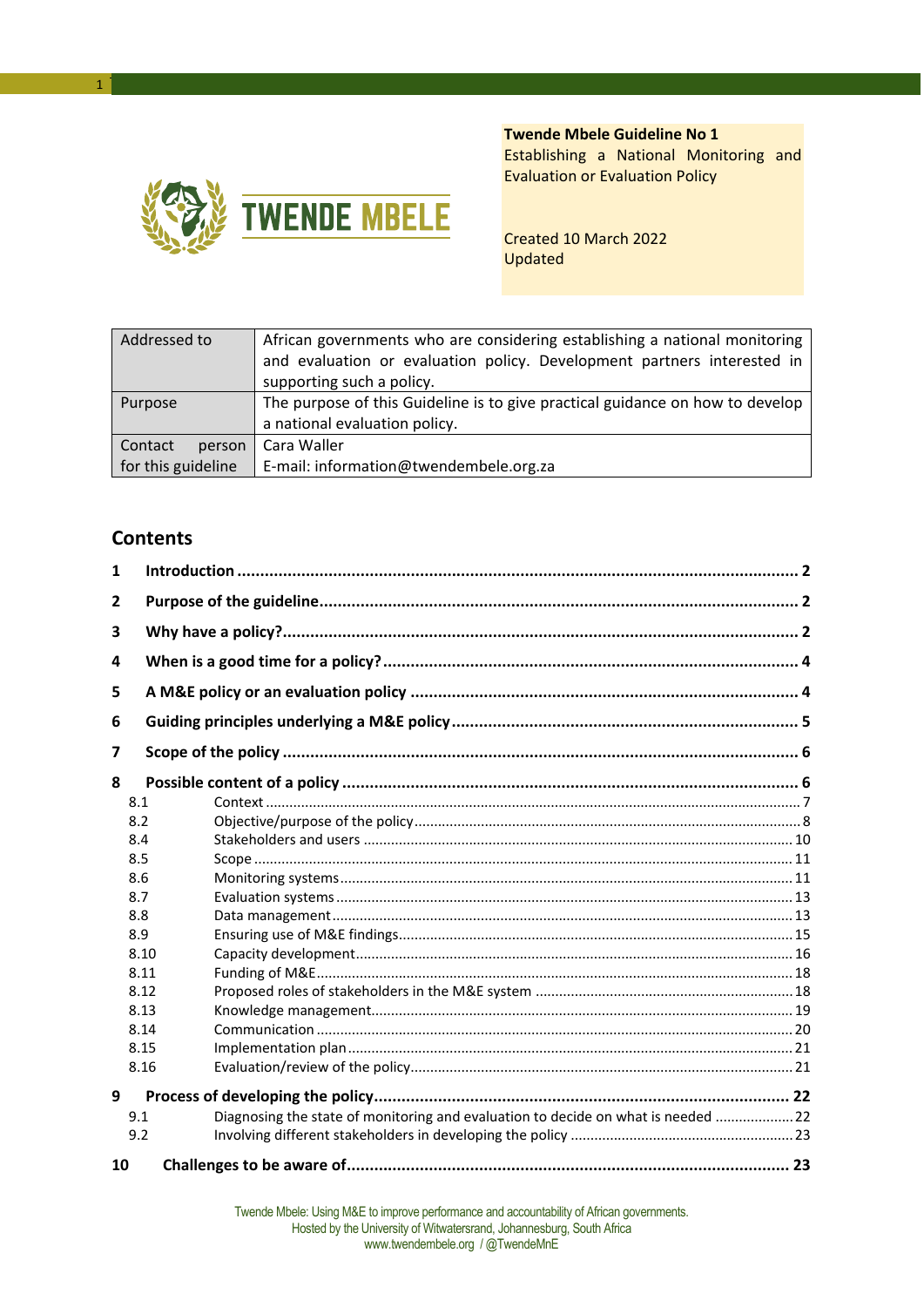| Annex 4: Contents of Uganda's National Policy on Public Sector Monitoring And Evaluation (2011)27 |  |
|---------------------------------------------------------------------------------------------------|--|
|                                                                                                   |  |

#### <span id="page-2-0"></span>**1 Introduction**

2

Twende Mbele supports African governments to learn from each other and use monitoring and evaluation (M&E) to improve government performance and accountability.

This guideline seeks to help countries who are thinking of establishing a national monitoring and evaluation policy (NMEP) or evaluation policy (NEP), targeting the M&E champions in government, as well as their supporters in the wider M&E ecosystem. At present in Africa there are several countries with NMEP or NEPs, including Benin, Uganda, South Africa Ethiopia, Zimbabwe. This guideline draws from the experience of these countries and more widely, drawing on authors from those countries<sup>[1](#page-2-3)</sup>. The context of each country differs, and so the policy needs to be contextually grounded. Examples are provided from different countries to illustrate some of the choices to be made.

The guideline covers why have a policy (section 3), when to develop a policy (section 4), whether to go for a M&E or evaluation policy (section 5), guiding principles (section 6), scope (section 7), and section 8 goes through each of the possible elements of a policy, illustrating choices and good practice, and some guidance on what to cover to guide implementation. Section 9 discuses the process of developing the policy, assuming it is not just outsourced to a consultant, with section 10 the challenges to be aware of and manage.

#### <span id="page-2-1"></span>**2 Purpose of the guideline**

The purpose of the guideline is to provide practical guidance for governments in Africa on developing a national M&E or evaluation policy. It links to other resources which can assist governments and their development partners in this endeavour.

#### <span id="page-2-2"></span>**3 Why have a policy?**

**.** 

This section should briefly bring out the importance of M&E, gaps in the national M&E system, bringing out the need for a policy that addresses the gaps. The identified gaps in the National M&E system will inform "why a M&E policy" discussion.

The effectiveness of public policy is a major issue for the achievement of national and international development agendas. Since the 2000s the United Nations (UN) has been promoting reforms at global level to promote policy and programme effectiveness and advocating for results-based development management. M&E is increasingly seen as a crucial function that should inform decision-making, improve accountability and transparency regarding public expenditure and demonstrate what is working and not working and why, and how interventions need to be improved. The Paris Declaration also enshrined the evaluation of development programs and made it an obligation for both development partners and developing countries.

<span id="page-2-3"></span><sup>1</sup> The guideline was developed by Ian Goldman, Aloyce Ratemo, Damase Sossou, Nox Chitepo, Takunda Chirau, Edoé Djimitri Agbodjan, David Makhado, Thokozile Molaiwa, Cara Waller, Tim Lubanga, Andrew Asibeye, from Benin, Ghana, Kenya, Senegal, South Africa, Uganda.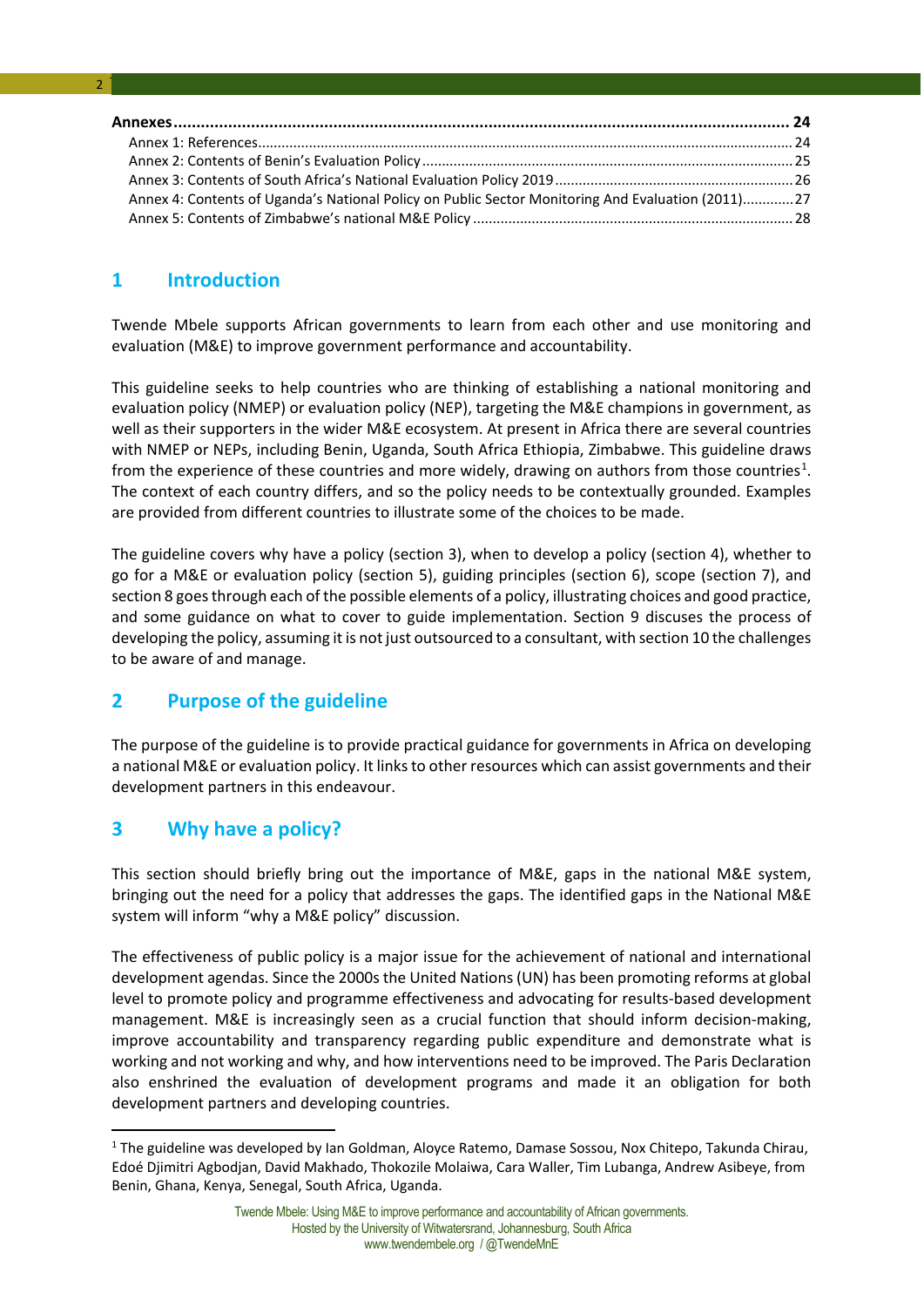3

Monitoring has been institutionalised in many countries, but evaluation to a much lesser degree, despite the common use of the term M&E. There has been establishment of guidance and coordination bodies and in some countries the adoption of a national M&E or evaluation policy. But often those policies have not yet been fully implemented as an instrument to ensure effective public action and for ensuring that M&E evidence is used in policy-making, planning, budgeting and implementation. This is due to the absence of formal or legal requirements for M&E and particularly evaluation of public policies to ensure their effectiveness.

In the Guideline on National Evaluation Systems<sup>[2](#page-3-0)</sup> it was indicated that:

An evaluation system is "one in which evaluation is a regular part of the life cycle of public policies and programmes ….. conducted in a methodologically rigorous and systematic manner in which its results are used by political decision-makers and managers, and those results are also made available to the public". (Lázaro, 2015). In other words, evaluation systems are permanent frameworks, processes and cultures that institutionalise and standardises evaluation (Furubo & Sandahl, 2002).

We can widen this definition to cover a monitoring and evaluation system.

A national M&E policy is intended to promote, systematise and strengthen the practice and use of M&E to enhance the performance of policies, programmes and projects for effective and efficient delivery of goals and objectives. It identifies the M&E elements mechanisms and systems that need to be established and implemented for effective M&E, and it may well set standards for monitoring and evaluations at all levels of government.

In countries which do not have M&E systems, the NMEP will serve as a basis for establishing systems, processes as well as provide a guide for carrying out M&E across government agencies and the public sector. Recognising that many countries have policies on performance and accountability, this policy will complement other government policies<sup>[3](#page-3-1)</sup> especially in generating timely and regular information for evidence-based decision making geared towards achieving the country's development outcomes.

Some reasons for having a policy are:

- Ensuring leadership support for the system, by formal approval of the policy, seeking to ensure that M&E evidence is used for policy-making and implementation;
- Mobilising support across government and external partners, by having an agreed national system, to which stakeholders have bought in;
- Clarifying what the M&E system(s) is trying to achieve;
- Providing overall guidance on what M&E sub-systems (e.g. standards, or capacity development) should be developed and how they should be undertaken and how they must work together<sup>[4](#page-3-2)</sup>;
- Showing the links to wider government M&E systems, e.g. guidelines...

Governments may have specific guidance on the structure of policies, but in general it is important to provide strategic guidance with what needs to be done, as well as an outline implementation plan to guide implementation, but without too much detail which can be developed in guidelines. Usually one

 $\overline{a}$ 

<span id="page-3-0"></span><sup>2</sup> Insert weblink

<span id="page-3-1"></span><sup>&</sup>lt;sup>3</sup> For example often sectors have legislation which empowers specific departments to monitor and evaluate their sectors

<span id="page-3-2"></span><sup>4</sup> Table 2 in the guideline on national evaluation systems suggests what may be components from the evaluation side.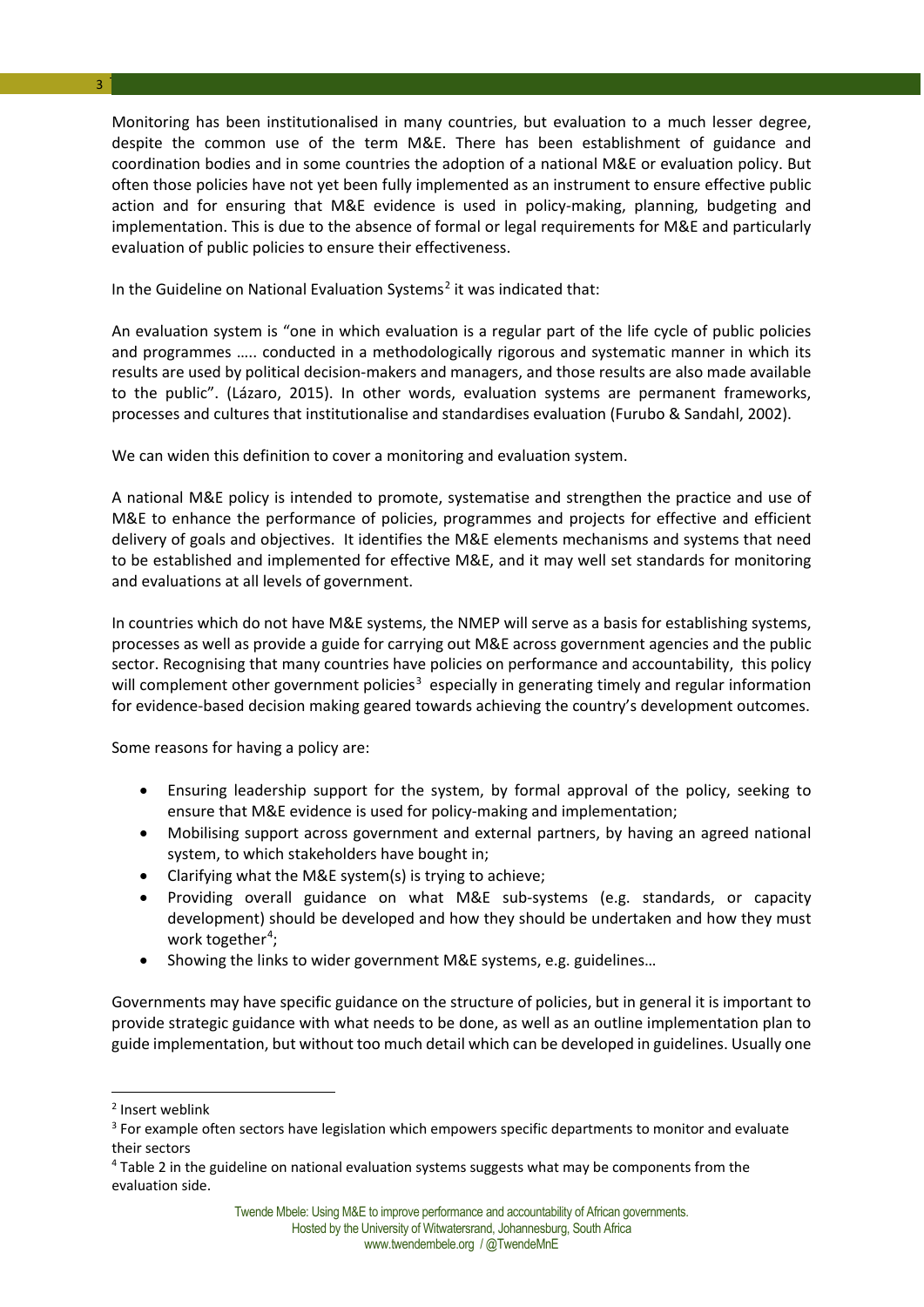does not want to change policies in less than five years, so dynamic elements which will emerge are better left to guidelines. In section 8 we suggest a possible structure for a M&E policy.

#### <span id="page-4-0"></span>**4 When is a good time for a policy?**

Countries do not have to start with a formally agreed policy to develop a functioning M&E system, with the need depending on the context. As Dye (1972) suggests, quoted in Howlett (2011, p15), public policy is what governments decide to do or not to do. It is important to have some guidance for the M&E systems but this does not need to be a formal policy. So even in some contexts where a M&E policy does not explicitly exist, governments can define the system through how they undertake M&E and develop national capacity to undertake M&E. It is important to have some guidance for the M&E systems but this does not need to be a formal policy. However, as M&E becomes used more widely, and enters public discourse, it may then become necessary to formalise and structure the system to ensure coherence. In some contexts the country may start with a diagnosis of national capacities on M&E to identify opportunities and challenges to establishing a national M&E system that aligns with the country's development agenda<sup>[5](#page-4-2)</sup>.

When a national M&E policy has been in place, the next step to consider is to consider when legislation is needed to ensure M&E is systematised and the evidence used in planning and budgeting. The experience of countries like South Africa, Uganda and Benin suggests that around 5 years after a policy has been implemented is a good time to consider passing legislation, before there is fatigue about the rigorous work required for effective M&E, and a decline in political support.

#### <span id="page-4-1"></span>**5 A M&E policy or an evaluation policy**

Monitoring functions are typically carried out by many agencies, as it should be an essential part of management. Thus typically sector departments monitor their sector, a ministry of local government will monitor local governments, public agencies like gender commissions may monitor for particular ends, a national planning commission may monitor implementation of the national development plan, but at the end of the day all organisations must monitor their own activities, to undertake corrective action as needed. Hence monitoring responsibilities are dispersed through public agencies.

Evaluation is much less common in government, although widespread in international development agencies.

Based on this government may wish to develop a M&E policy, to systematise monitoring, and to provide for evaluation (e.g. Uganda) , or if monitoring is well established, and there is a desire to focus on establishing an evaluation system, they may wish to focus on getting an evaluation system up and running (as in South Africa). This depends on the dynamics in the country. For example contestation between departments around roles in monitoring in South Africa also make it easier to develop an evaluation policy, than a monitoring policy. However having produced a highly regarded national evaluation policy, it did also raise the question why there was no equivalent monitoring policy. Context matters!

<u>.</u>

<span id="page-4-2"></span><sup>5</sup> Section 7 of the NES guideline touches on this from the evaluation perspective. The Global Evaluation Initiative is developing a M&E Systems Analysis Tool (MESA) to provide guidance on this diagnosis.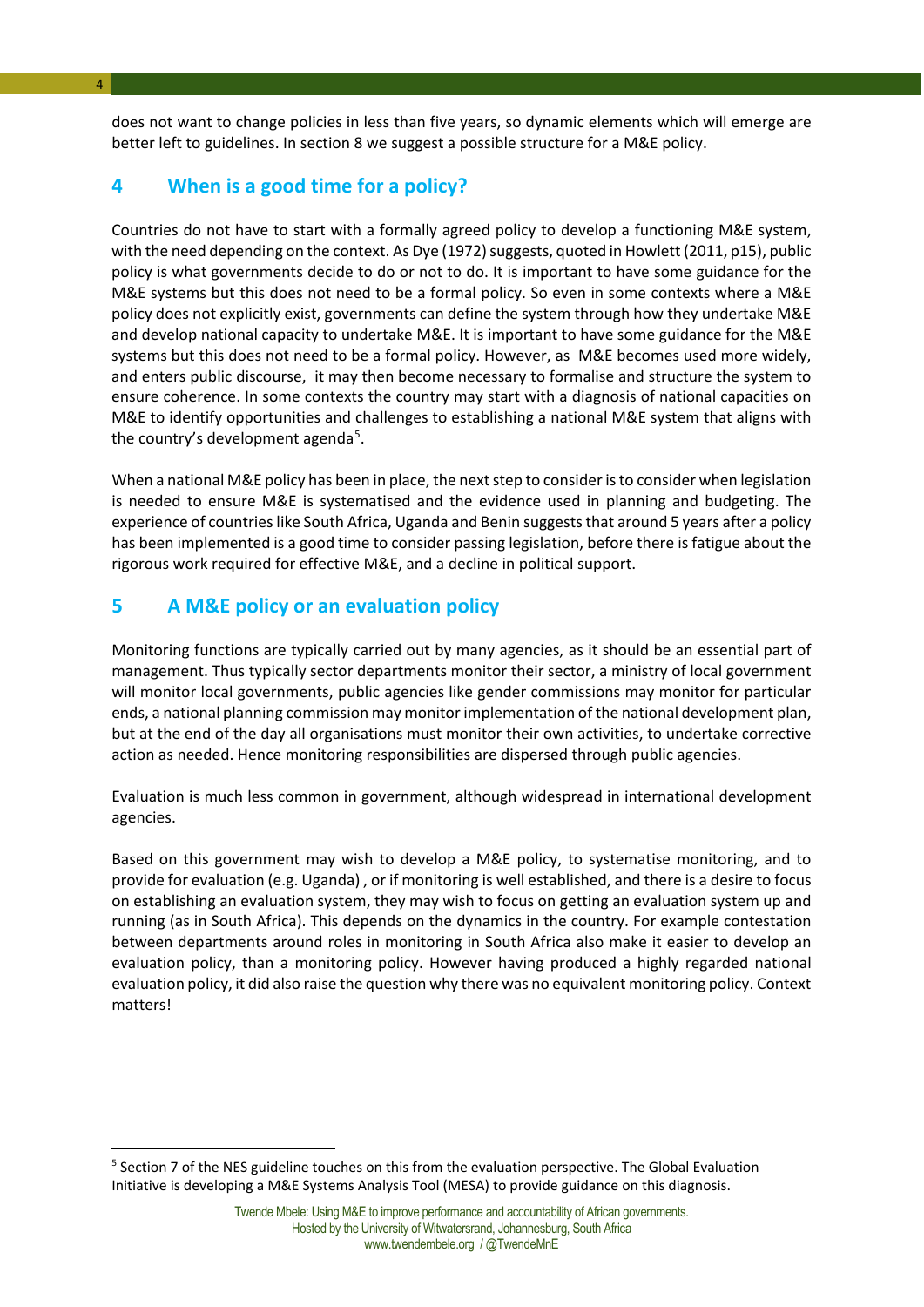#### <span id="page-5-0"></span>**6 Guiding principles underlying a M&E policy**

This section suggests a set of guiding principles which should underly a national M&E policy:

- **1. Alignment with the constitution and national priorities**: The policy should link to foundational documents like the constitution and relevant policies.
- 2. **Ownership:** This means emphasising the use of M&E systems internally, not just for external users, and promoting the capacity of all managers to use M&E evidence, not just those in M&E Units. This should lead to the development of a performance-oriented management culture and improvements in performance.
- 3. **Pragmatic**: The reporting burden is a big problem in many governments, with much time taken on data collection and reports which are not actually used. M&E information should contain appropriate levels of detail, avoiding collecting data that is not used for monitoring and reporting. Duplication of data collection and reporting within and across departments should be minimised. This can potentially be avoided by standardisation of business processes and optimal use of information and communication technologies (ICT) to automate data processes and link data entry and analysis across agencies.
- 4. **Accountability and transparency**: Accountability and transparency answer questions such as where is public spending going? How is spending tracked, and is this spending making a difference? Is it providing value for money? There should be openness in the generation, reporting of evidence of the effectiveness and efficiency of government's work, and how that evidence is then used in decision-making. Evidence reports (e.g evaluations, research, reviews, monitoring reporting etc.) should be made accessible to the public.
- 5. **Using M&E evidence:** Resources are allocated better when there is credible data to inform performance. Monitoring and evaluation provide data which should be used to inform planning and budgeting of government programmes and projects. The use of this data should be made clear and a requirement of planning and budgeting systems.
- 6. **Credibility and objectivity**: Persons undertaking monitoring and evaluation must have the requisite core competences and must exercise their function being reflective on their personal opinions or biases. This is closely tied with ethical principles. M&E should seen to provide credible and objective evidence which decision-makers can use for decision-making.
- 7. **Ethics:** Monitoring and evaluation should respect and protect the rights, and confidentiality of all those involved in the programmes they monitor and evaluate. Those entrusted with carrying out M&E duties must adhere to agreed M&E standards which promote ethical practice.
- 8. **Learning:** M&E information should not be used (or perceived) as a punitive tool for poor performance, but rather used to promote learning, programme management and policy formulation. Lessons learnt must contribute to improved development interventions in the future.
- 9. **Participator**y **and inclusive**: M&E should involve all programme stakeholders which include the implementers as well as beneficiaries of the programme and respect principles of collaboration and consultation. This ensures that diverse interests, especially the vulnerable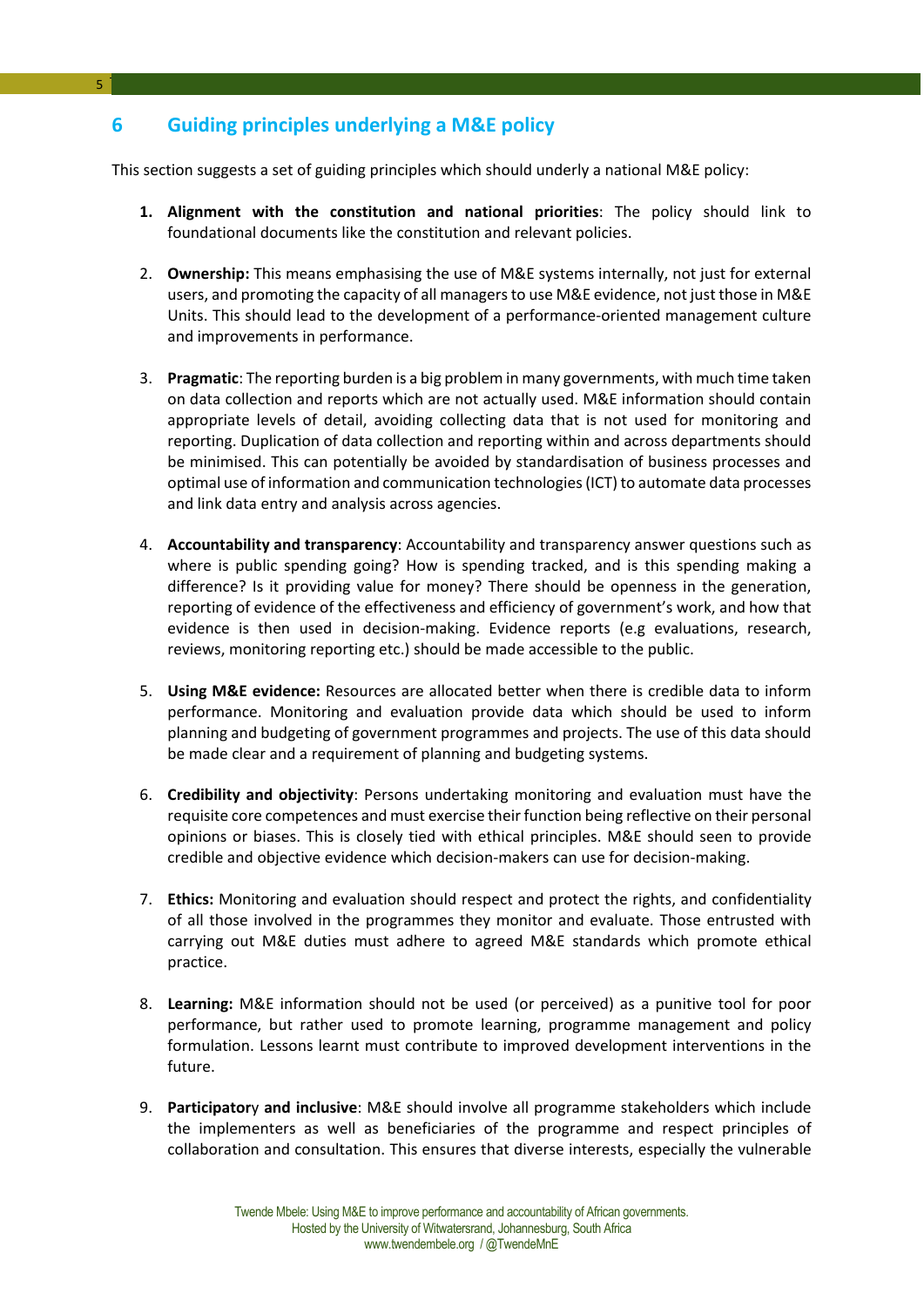groups which include childeren and persons with disabilities, are represented and not just the powerful.

- 10. **Timeliness:** Systems should ensure that reports and information from M&E are available when needed by stakeholders. Some monitoring data may need to be realtime (e.g. cases and deaths during the pandemic by geographical area), while others that take longer (such as evaluations) should be planned in advance to deliver when the evidence is needed (such as for decisions on the new phase of a programme).
- 11. **Technology:** Technology is an important enabler which facilitates capturing, analysis and reporting of data, potentially in real-time. Additionally, technology promotes more efficient delivery and presentation of performance information, capturing of data from different sources, and reduces the use of paper.

#### <span id="page-6-0"></span>**7 Scope of the policy**

6

A key question for the policy is its scope – what it covers and does not cover. The first issue is whether it is a M&E Policy or an Evaluation Policy, discussed in section 5. Other scope issues include:

- Does it cover all levels/spheres of government?
- If a M&E Policy, as there are many M&E systems, does it cover all systems, or only some. For example does it cover financial monitoring which is likely to be done by Ministry of Finance, or what aspects of monbitoring of the public service, or sectoral monitoring does it cover?
- Does it cover state-owned enterprises?
- Does it cover development partners?
- Is it guidance, or do the target users have to apply it.

For example Uganda's Policy applies to all public policies, strategies, programmes and projects managed by ministries, departments, agencies, local governments, parastatals and executing agencies of public programmes. While the 2019 version of South Africa's Evaluation Policy<sup>[6](#page-6-2)</sup> includes local government and state-owned enterprises (SOEs), the 2011 version<sup>[7](#page-6-3)</sup> was deliberately less ambitious and wary of capacity limitations, and focused on national and provincial government. Kenya's applies 'to all institutions in the public sector and other actors that partner with government in implementation of public policies, programmes and projects. These include; national government and its entities including constitutional commissions, independent offices and state organs; county governments; and non-state actors implementing public programmes'.

#### <span id="page-6-1"></span>**8 Possible content of a policy**

This section is structured according to a possible structure of a policy. It discusses what would be needed to cover in a particular section, the choices which need to be made, and where useful provides examples from a couple of countries. Annexes 2-4 provide the contents pages of the approved national M&E or evaluation policies for Benin, South Africa and Uganda.

7

**<sup>.</sup>** 6

<span id="page-6-2"></span>[https://www.dpme.gov.za/keyfocusareas/evaluationsSite/Documents/National%20Evaluation%20Policy%20Fr](https://www.dpme.gov.za/keyfocusareas/evaluationsSite/Documents/National%20Evaluation%20Policy%20Framework_Nov%202019.pdf) [amework\\_Nov%202019.pdf](https://www.dpme.gov.za/keyfocusareas/evaluationsSite/Documents/National%20Evaluation%20Policy%20Framework_Nov%202019.pdf)

<span id="page-6-3"></span>[https://www.dpme.gov.za/keyfocusareas/evaluationsSite/Evaluations/National%20Evaluation%20Policy%20Fr](https://www.dpme.gov.za/keyfocusareas/evaluationsSite/Evaluations/National%20Evaluation%20Policy%20Framework%2011%2011%2025.pdf) [amework%2011%2011%2025.pdf](https://www.dpme.gov.za/keyfocusareas/evaluationsSite/Evaluations/National%20Evaluation%20Policy%20Framework%2011%2011%2025.pdf)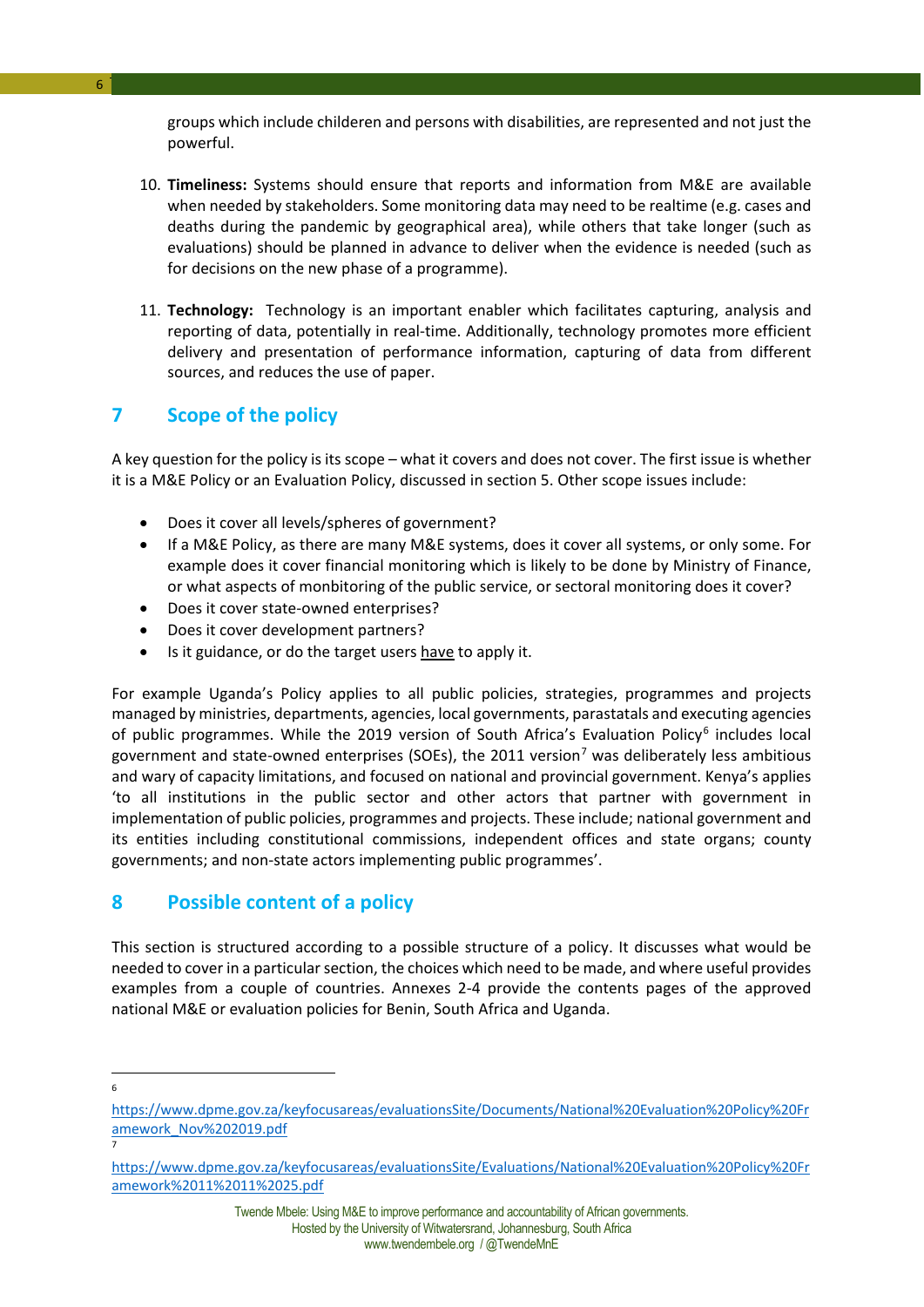#### <span id="page-7-0"></span>**8.1 Context**

7

Context is critical in implementing a M&E system. It is important not to just copy what another country has done, and while it is possible to learn from othjer countries, local application depends on context. It is helpful to develop the policy based on a diagnosis of M&E functions, the strengths and weaknesses of both the supply and demand side. Table 1 shows the features outlined in the Global Evaluation Initiative's MESA diagnostic tool. Section 3 of the MESA gives an idea of what features might be covered in the context section of a policy. If the decision has been taken to do an evaluation policy then elements from section 5 may be covered in the context too.

#### **Table 1: Structure of the MESA[8](#page-7-1)**

|                                                                                                                |     | 1 Introduction to the MESA                |                                              |
|----------------------------------------------------------------------------------------------------------------|-----|-------------------------------------------|----------------------------------------------|
| 1.1 Introduction to the MESA                                                                                   |     |                                           |                                              |
| 1.2 Objective of the MESA                                                                                      |     |                                           |                                              |
| 1.3 Methodology and process conducted                                                                          |     |                                           |                                              |
| 1.4 Structure of the report                                                                                    |     |                                           |                                              |
|                                                                                                                |     | 2 Country Background                      |                                              |
| 2.1 Country Profile                                                                                            |     |                                           |                                              |
| 2.2 Government Structure                                                                                       |     |                                           |                                              |
| 2.3 Political economy and link to M&E                                                                          |     |                                           |                                              |
| 2.4 Organizational culture of government and M&E                                                               |     |                                           |                                              |
| 2.5 Interest in M&E at the beginning of the MESA                                                               |     |                                           |                                              |
| <b>3 Overview</b>                                                                                              |     | 4 Monitoring and reporting systems        | <b>5 Evaluation systems</b>                  |
| of Planning, Budget and M&E systems                                                                            |     |                                           |                                              |
| (PBM&E)                                                                                                        |     |                                           |                                              |
| 3.1 PBM&E legal and policy                                                                                     |     | 4.1 Systems for government                | 5.1 Evaluation at national/subnational       |
| background                                                                                                     |     | monitoring and reporting at               | levels                                       |
| 3.2 Key PBM&E actors                                                                                           |     | national level                            | 5.2 Government capacity to manage and        |
| 3.3 Planning and budget systems                                                                                |     | 4.2 Systems for government                | coordinate an evaluation                     |
| 3.4 M&E systems                                                                                                |     | monitoring and reporting at               | 5.3 Government capacity to manage,           |
| 3.5 M&E stakeholders (national                                                                                 |     | subnational levels                        | commission or undertake evaluations          |
| statistics, audit offices, VOPEs                                                                               |     | 4.3 Monitoring of government by           | 5.4 The systems/incentives for ensuring that |
| 3.6 Statistical and administrative data                                                                        |     | Parliament                                | evaluation is acted upon                     |
| 3.7 Resources for M&E                                                                                          | 4.4 | Government's monitoring and               | 5.5 Capacity to undertake evaluations        |
| 3.8 Communication of M&E evidence                                                                              |     | reporting capacity                        | 5.6 Systems/incentives for ensuring that     |
| 3.9 M&E capacity development                                                                                   | 4.5 | Civil society role in government          | evaluation is acted upon                     |
| initiatives                                                                                                    |     | monitoring system                         | 5.7 Use of evaluations by government         |
| 3.10 Equity/gender considerations in                                                                           |     | 4.6 Systems/incentives for acting         | 5.8 Use of evaluations by Parliament         |
| the PBM&E systems.                                                                                             |     | on monitoring                             | 5.9 Use of evaluations by civil society and  |
| 3.11 Climate and environmental                                                                                 |     | 4.7 Use of monitoring information         | the media                                    |
| sustainability considerations in the                                                                           |     | by government                             | 5.10 Role of civil society in government     |
| PBM&E systems.                                                                                                 |     |                                           | evaluation system                            |
|                                                                                                                |     | <b>6 Overall findings and conclusions</b> |                                              |
| 6.1 An overview of the status of the M&E system                                                                |     |                                           |                                              |
| 6.2 Areas working well and areas for improvement                                                               |     |                                           |                                              |
| $\epsilon$ 2. Opportunities for interventions which are triggers for wider system shapes (development outcomes |     |                                           |                                              |

6.3 Opportunities for interventions which are triggers for wider system change/development outcomes

6.4 Conclusions

<u>.</u>

It is important to use this information about context. So it is not just descriptive information but used to raise the importance of M&E, increase the appettite amongst leadership, and also mean that the policy is designed based on the contextual realities of what is liekly to work well or not. Table 2 shows how leverage points in the context may influence decisions about the way the system and so the policy are designed.

<span id="page-7-1"></span><sup>8</sup> https://mcusercontent.com/1f2a1ea0afb3b65dabccade00/files/876f222f-d95b-6cb7-40cdbfd3c8decdee/GEI\_MESA\_GuidanceNote.pdf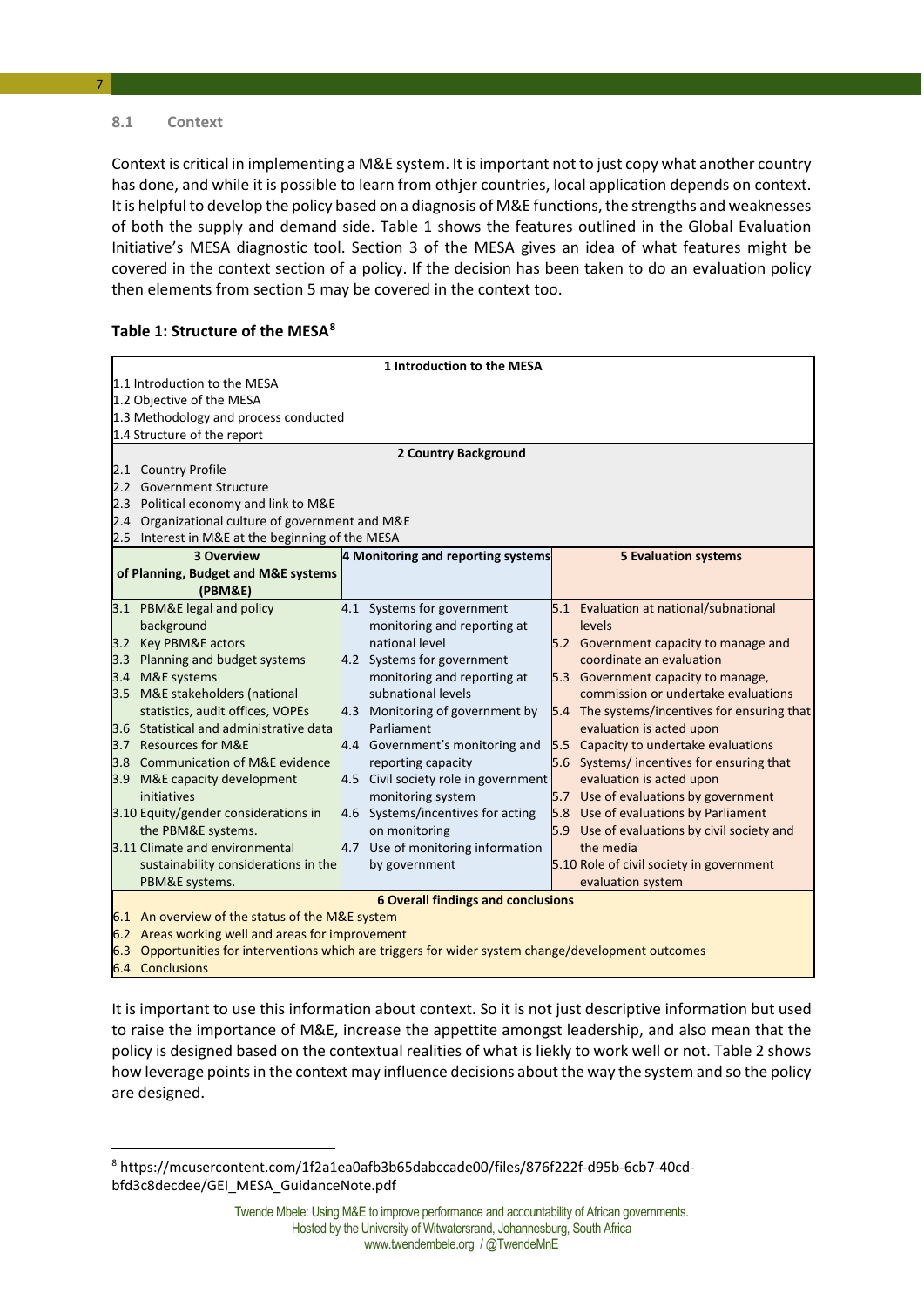|  | Table 2: Contextual issues which affect generation and use of M&E evidence, and so the policy |  |
|--|-----------------------------------------------------------------------------------------------|--|

| <b>Theme</b>                                       | <b>Issue</b>                                                                   | Example of how this might affect the system                                                                                                                                                                                      |
|----------------------------------------------------|--------------------------------------------------------------------------------|----------------------------------------------------------------------------------------------------------------------------------------------------------------------------------------------------------------------------------|
|                                                    | Commitments made to                                                            | e.g. can you build on the commitment to monitor the SDGs.                                                                                                                                                                        |
| <b>Perceived</b><br>significance<br>of M&E         | international agreements<br>Levels of financial resources<br>within government | Is there the potential of funding evaluations internally or cost<br>sharing?                                                                                                                                                     |
|                                                    | Requirement for M&E in<br>existing legislation                                 | Is their existing legislation which requires M&E that can be built<br>on?                                                                                                                                                        |
|                                                    | <b>Crises</b>                                                                  | Is there a crisis which can be used to illustrate the key role of<br>M&E, e.g. COVID-19                                                                                                                                          |
| <b>Catalysts of</b><br>change                      | Pressure from development<br>partners (DPs)                                    | How could evaluations required by DPs be used to build the<br>system?                                                                                                                                                            |
|                                                    | Pressure from civil society                                                    | This may mean it is essential to make M&E reports public.                                                                                                                                                                        |
| <b>Broader</b>                                     | Timing, for example,<br>proximity to election period                           | If an election has just passed ministers may be more open to<br>discussing how to implement their manifesto more effectively,<br>and so M&E                                                                                      |
| political and<br>socio-<br>cultural<br>environment | Space for public<br>participation and civil society<br>engagement              | Depending on the context it may be important or not<br>acceptable to involve civil society in a steering structure for the<br>system, e.g. Costa Rica's National Evaluation Platform, or<br>Benin's National Evaluation Council. |
|                                                    | Level of interest and<br>engagement of stakeholders                            | As above this would lead to how to involve them.                                                                                                                                                                                 |
|                                                    | Systems and processes                                                          | e.g. what monitoring systems exist that should be built on, or<br>changed                                                                                                                                                        |
|                                                    | <b>Evidence champions</b>                                                      | Who are the champions for the M&E system, where are they<br>located and how can they be used in the M&E system, e.g. in a<br>steering structure                                                                                  |
| <b>Institutional</b>                               | Leadership                                                                     | What is the quality of leadership and where does it lie. How<br>does this affect the way the system should be designed?                                                                                                          |
| environment                                        | <b>Mandates and capacities</b>                                                 | How might existing mandates and capacities affect the roles<br>expected in the systems? <sup>9</sup>                                                                                                                             |
|                                                    | Culture - learning and<br>accountability                                       | How will a very punitive culture be addressed and changed, so<br>that M&E is welcomed and used? How can islands of excellence<br>in culture be built on?                                                                         |
|                                                    | Linkages and relationships                                                     | What key linkages or relationships exist which can be built on? <sup>10</sup>                                                                                                                                                    |

*Source: Adapted from Goldman and Pabari (2020).*

#### <span id="page-8-0"></span>**8.2 Objective/purpose of the policy**

 $\overline{a}$ 

The purpose of the NMEP or NEP varies depending on the specificity of the country context. For some countries its aim is to promote an evaluative culture within the public administration, to contribute to

<span id="page-8-1"></span><sup>&</sup>lt;sup>9</sup> For example in Chile, Colombia, and Mexico, there is internal monitoring by the agencies responsible for the system. In European evaluation systems, in the Netherlands, the United Kingdom and Sweden there is an independent body that regularly assesses system functioning (Lazaro, 2015). In Africa (Benin, Uganda and South Africa), National Evaluation Systems (NES) are managed by units in the presidency or prime minister's office (Goldman et al. (2018).

<span id="page-8-2"></span> $10$  An example here is that in South Africa in developing the evaluation system, the initial agencies practicing evaluation were brought together to share their experience, this group went on a study visit to Mexico and Colombia in 2011, this group came together to co-develop the National Evaluation Policy Framework, and they formed the initial National Evaluation Technical Working Group, which supported the development of the system.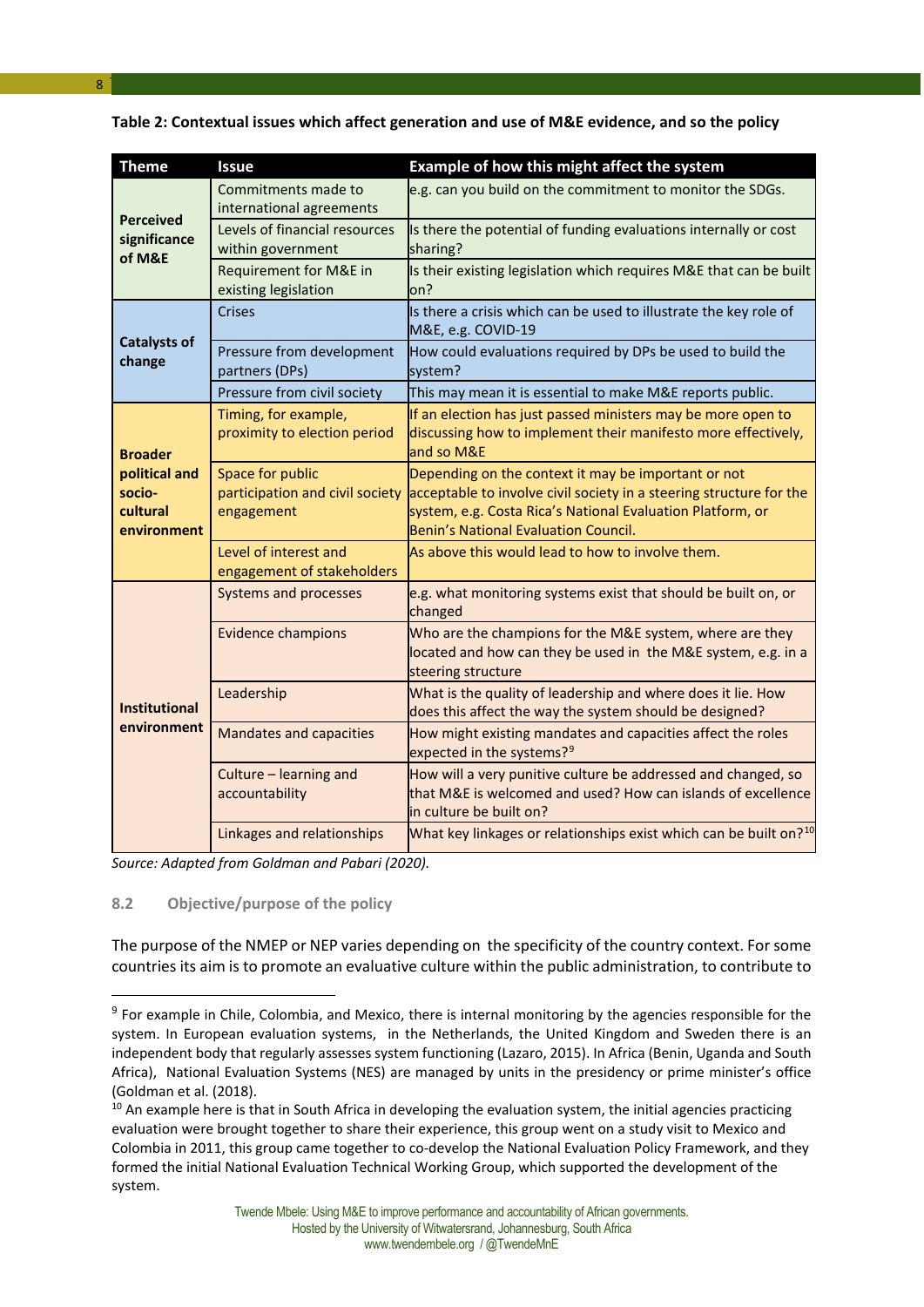the optimisation and rational use of public resources and to strengthen accountability and good governance within the public administration. Table 3 shows examples of purposes from different countries.

| Country                  | Purpose/objective                                                                                     |  |  |
|--------------------------|-------------------------------------------------------------------------------------------------------|--|--|
| Benin's                  | to promote the evaluative culture within the public administration;<br>$\bullet$                      |  |  |
| <b>Evaluation Policy</b> | to promote the tools necessary for the assessment of public policies;<br>٠                            |  |  |
|                          | contribute to the optimization and rational use of public resources;<br>٠                             |  |  |
|                          | to help capitalize on knowledge and disseminate good public management practices;<br>٠                |  |  |
|                          | strengthen accountability and good governance within public administration;<br>٠                      |  |  |
|                          | to systematize accountability to institutions and citizens.<br>٠                                      |  |  |
| Uganda's M&E             | Purpose: Improve the performance of the public sector through the strengthening of the                |  |  |
| Policy 2011              | operational, coordinated, and cost-effective production and use of objective                          |  |  |
|                          | information on implementation and results of national strategies, policies,                           |  |  |
|                          | programmes and projects.                                                                              |  |  |
| Kenya's Draft            | Harmonise M&E systems for all public projects, programmes and policies at all levels<br>٠             |  |  |
| M&E Policy 2021          | (National and County);                                                                                |  |  |
|                          | Ensure timely and accurate reporting of progress and results at all levels (national and<br>$\bullet$ |  |  |
|                          | county);                                                                                              |  |  |
|                          | Strengthen capacity to effectively monitor and evaluate policies, programmes and<br>$\bullet$         |  |  |
|                          | projects at all levels (national and county);                                                         |  |  |
|                          | Ensure effective coordination of M&E systems in the country;<br>٠                                     |  |  |
|                          | Promote a culture and practice of M&E in the country; and<br>٠                                        |  |  |
|                          | Promote dissemination and communication.<br>٠                                                         |  |  |
| S Africa's National      | Improving performance (evaluation for learning);<br>$\bullet$                                         |  |  |
| <b>Evaluation Policy</b> | Improving accountability;<br>٠                                                                        |  |  |
| Framework 2011           | Generating knowledge (for research) about what works and what does not;<br>٠                          |  |  |
|                          | Improving decision-making.<br>٠                                                                       |  |  |

#### **Table 3: Examples of objectives or purpose of national M&E or evaluation policies**

#### **8.3 Rationale**

This section should provide a justification for a national M&E policy in the country. How will the policy support the country in addressing existing M&E challenges? What do the country's laws say about M&E as a management tool? Explain how this policy links to existing policies or complements other policies in the country.

For example it might signal existing M&E challenges like:

- Low M&E culture and practice especially in the public sector;
- Weak M&E reporting structures;
- Multiple and uncoordinated M&E systems within and among institutions;
- Weak institutional, managerial and technical capacities in M&E;
- Lack of clarity of the roles of various stakeholders;
- Inadequate or lack of provision of financial resources for M&E function among others.

For example during implementation of Kenya's National Integrated M&E System (NIMES) it has faced a number of challenges including inadequate resources and capacities for performance tracking, weak M&E culture, weak linkages with other reform programmes, and a lack of timely and reliable data and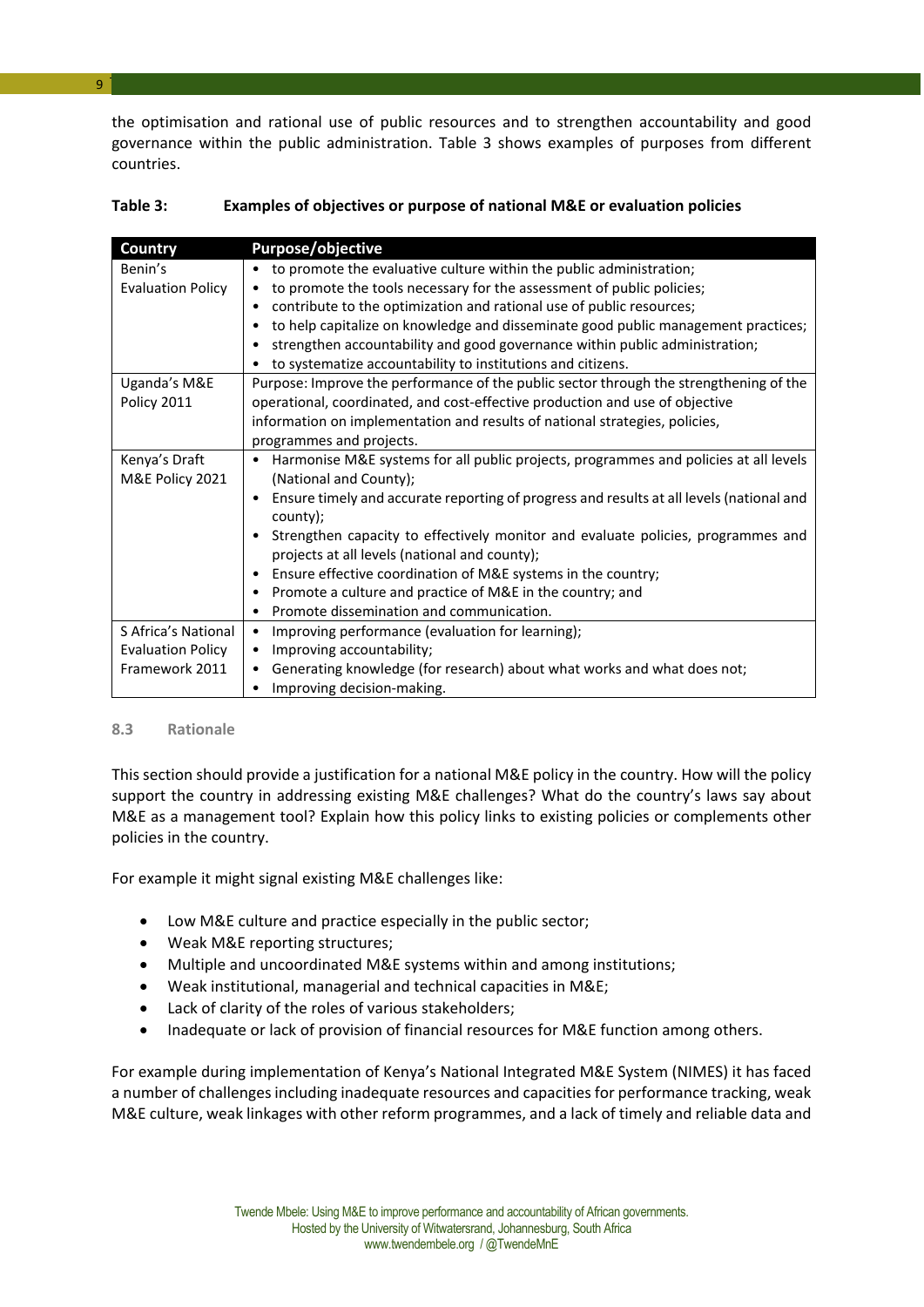lack of local training institutions<sup>11</sup>. This calls for an M&E policy to ensure adequacy in resource and institutionalisation of M&E.

The rationale could highlight issues like: developing M&E capacities at all levels; the need for M&E structures, coordination and reporting formats at different levels of government; the need to increase efficiency in utilisation of resources and timely realisation of results leading to speedy development in the Country.

The rationale might want to link with the principles of results-based management, transparency, accountability, and efficiency as fundamental principles for managing all public programmes and projects in the Country.

In addition all countries are signatories to international development agreements which have progress reporting frameworks which require a well-coordinated flow of timely and regular information to support reporting on individual country's position in implementation of such agreements as well as facilitating peer reviews. Such agreements include the Sustainable Development Goals (SDGs); the African Union Agenda 2063; and regional economic blocs such as: Southern African Development Community (SADC); Intergovernmental Authority on Development (IGAD); East African Community (EAC); Common Market for Eastern and Southern Africa (COMESA); The Economic Community of West African States (ECOWAS also known as CEDEAO in French); Arab Maghreb Union (UMA); Community of Sahel-Saharan States (CEN-SAD) and Economic Community of Central African States (ECCAS).

The rationale may want to indicate how the policy proposes to fill gaps in existing policy documents, legal instruments and/or development frameworks towards implementation of an efficient and effective M&E system. In most countries there exist laws, policies and regulations on transparency, accountability and governance but a review of these reveal gaps in the provision of the appropriate policy framework for the establishment and operationalisation of an effective M&E function in the public sector. Some laws like those on financial management focus on use and reporting on funds which are inputs and not outputs and outcomes<sup>12</sup>. This policy will complement these efforts by providing mechanisms for monitoring of both financial and non-financial performance.

#### <span id="page-10-0"></span>**8.4 Stakeholders and users**

**.** 

The development of National M&E Policy should involve a variety of stakeholders, ranging from the central government bodies to the decentralised government bodies, parliaments, audit general, social and economic councils, universities, capacity building programmes, as well as civil society organisations. The variety of these stakeholders depends on the scope of the policy, e.g. whether it covers all levels/spheres of government, or just some of them (see section 7 above). The NEP of Benin for example provides an extensive list of these stakeholders.

Some of the principles in section 6 have particular implications in identifying stakeholders:

• **Alignment with the constitution and national priorities**: The constitution is an important foundation to link the policy with and to identify which institutions should be part of the policy development process. Several countries have amended their constitution to provide various stakeholders with the responsibility to evaluate. In some countries evaluation is not

10

<span id="page-10-1"></span><sup>&</sup>lt;sup>11</sup> Final Evaluation of NIMES Capacity Development Project (SIDA, 2014)

<span id="page-10-2"></span><sup>&</sup>lt;sup>12</sup> For example whereas Kenya's Public Finance Management Act 2012 emphasises the need for M&E, the focus is more on financial performance (section 184).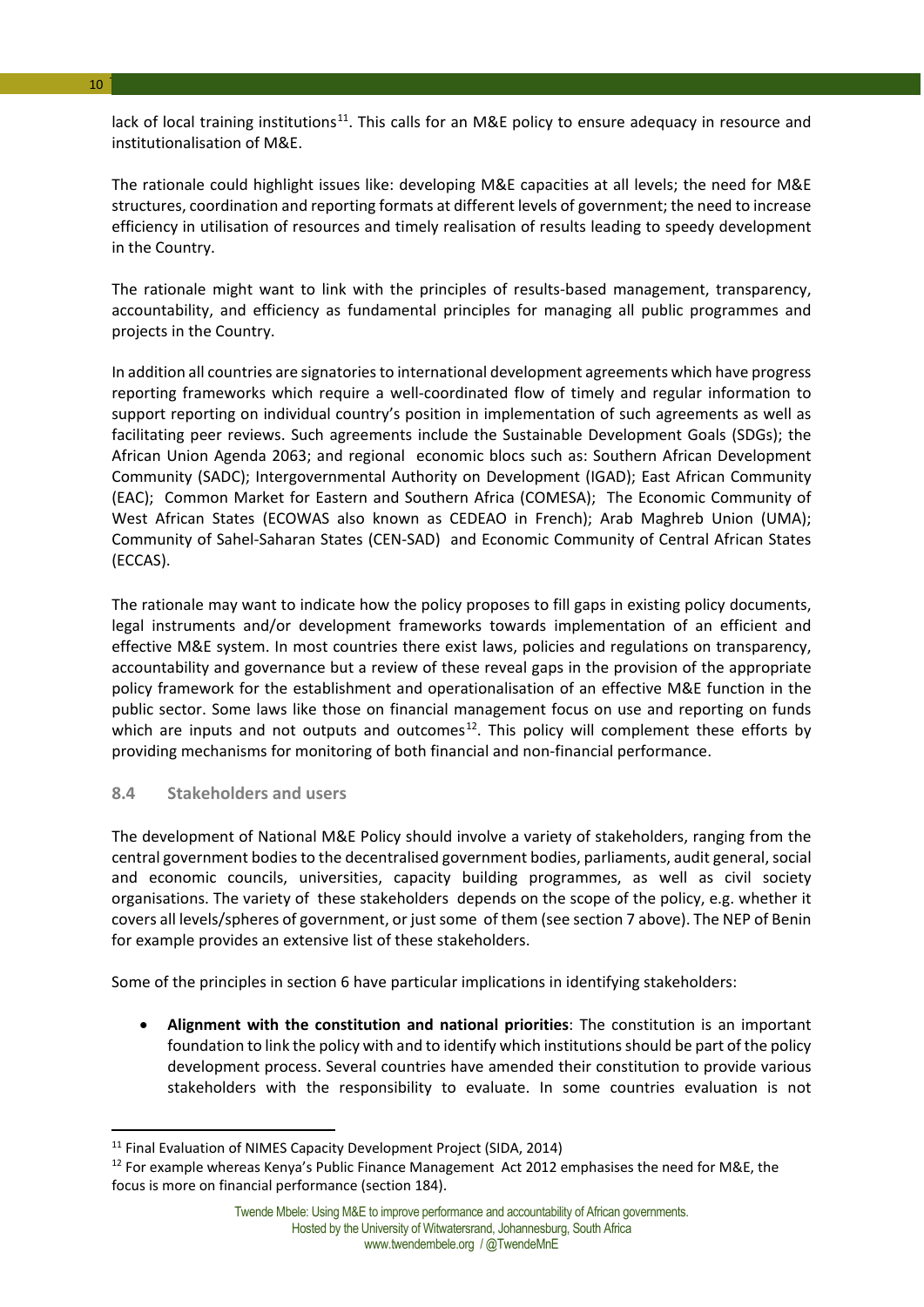specifically mentioned in the Consitution (e.g. Benin), while in countries such as Côte d'Ivoire, Gabon, Madagascar, Morocco, the Consitution explicity requests the Parliament, and the Audit General to evaluate public policy.

- **Ownership**: a national agency should lead in the development and implementation of the national policy, even when the process is supported by development organisations, such as UNICEF, UNDP etc. In Benin, the process was initiated by the cabinet of the Prime Minister, whereas in Madagascar, the Ministry of Economy and Finance led the process. A national steering committee can be put in place to provide a platform for various stakeholders to own the process. For instance, in Madagascar, the steering committee was co-chaired by high level representatives of both the central government and the Parliament.
- **Participatory and inclusive:** The ultimate goal is to develop a policy that represents a common ground for the planning, implementation and the use of evaluations. The process of developing the policy should be participatory enough to provide opportunity for the various stakeholders to reflect and agree on the various components of the policy. As such, it is very important to design stakeholder workshops to ensure genuine participation of the stakeholders (consider issues such as choice of location, timing, online or onsite activity, awareness, training activities etc.). The process of designing the policy and resulting ownership is as important as the quality of the document itself. **T**he policy should reflect the diversity of points of view and standpoints of the stakeholders. This requires that some specific groups be included in the process of designing the policy in accordance with its targeted area. For instance, if a M&E policy covers state-owned enterprises, or interventions of development partners, it is essential that these actors be included in the process of its development.

Evaluation is not only a technical affair, but also a political process in the strategic choice of priorities to be evaluated and the judgements made on what works and what does not. As such, implementation of the policy can be facilitated at the political level by a joint high level platform, where stakeholders can provide guidance and ensure the legitimacy for the evaluations. This high level platform can be supported by a technical body. In Benin, this is the case of the National Council of Evaluation which is supported by the General Directorate for Evaluation and Observatory of Social Change [13](#page-11-2) The Council as well as the Directorate played a significant role to ensure that line ministries use the policy. For instance, theDirectorate has to ensure that line ministries develop a theory of change to demonstrate the rationale behind their programms before they receive funding from the state budget. The Directorate provides a technical support to stakeholders, such as the monitoring and evaluation units within the line ministries, for the use of the policy. If such a cross-stakeholder platform is envisaged, the policy is a good location to indicate this and give its purpose, so providing it with a mandate.

#### <span id="page-11-0"></span>**8.5 Scope**

**.** 

This is discussed earlier in section 7.

#### <span id="page-11-1"></span>**8.6 Monitoring systems**

If a M&E policy is being developed, this section should ouline the monitoring systems in place and those envisaged under the policy.

<span id="page-11-2"></span><sup>&</sup>lt;sup>13</sup> Previously the Office for the Evaluation of Public Policies and General Actions (BEPPAG), now the Directorate General for Evaluation and Observatory of Social Change (DGEOCS). Another good example internationally is Costa Rica which has a National Evaluation Platform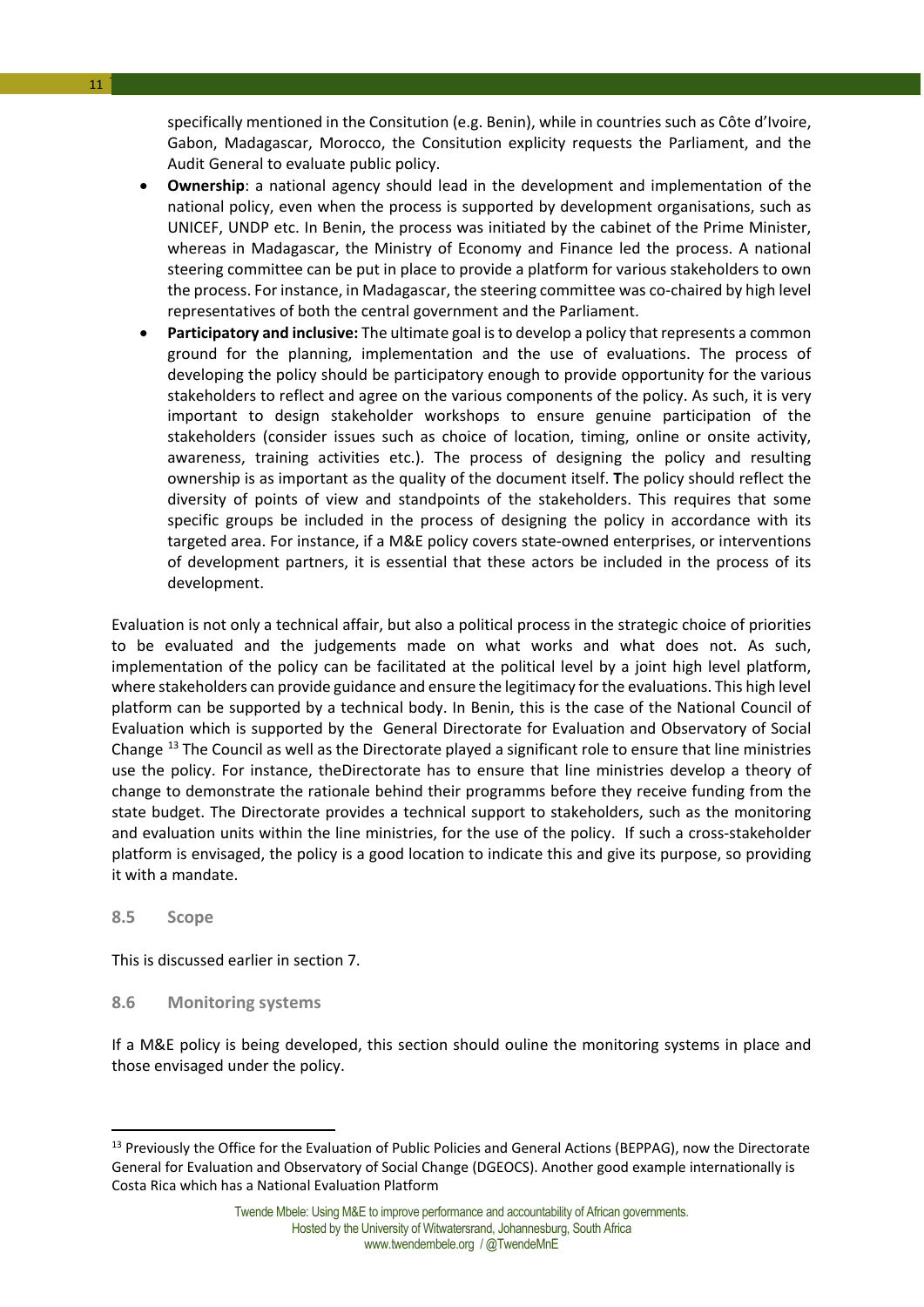#### 12

#### **8.6.1 National**

This section should describe the national system that exists and planned, indicating how the challenges will be addressed.

Governments often have national systems of reporting for national departments and agencies, sometimes to ministries of finance, sometimes to ministries of planning, or presidencies. Some countries are yet to have systematic monitoring, except for of finances. In countries such as Ghana and Kenya, annual progress reviews are done by the central M&E champion, drawing on reports by these ministries, departments and agencies.

In almost all cases this monitoring is more for accountability than learning. In research conducted by Twende Mbele on M&E culture in South Africa, Benin and Uganda around only 70% of managers responding to the survey indicated that learning is documented and used to improve future results (Goldman et al., 2020). A key feature of the M&E policy should be to address this.

For example, at national level in Kenya, the M&E framework is known as NIMES, which applies to all national agencies and aims to provide government with a reliable mechanism to measure efficiency and effectiveness of implementation of government policies, programmes and projects. In South Africa national and provincial departments have to submit quarterly reports against their annual performance plans, reporting on progress against targets and finances.

#### **8.6.2 Regional**

This section should outline the existing and planned monitoring roles and systems of regional administrations or governments.

Many governments have subnational structures at regional or local government level. Here we look at the former. This section should outline the existing and planned monitoring roles and systems of regional administrations or governments.

In South Africa these are provinces which are semi-autonomous governments with their own elected governments. Ghana has regional structures of central government, and Uganda has no regional structures, only local government. Francophone countries often have 'departements', following the French model (not the same as departments in English), which are regional structures of national government, not governments in their own right. For example Benin has 12 departements.

In many countries these would have to monitor and report quarterly (e.g. South Africa) or annually as with national departments. Provinces are included in the evaluation system in South Africa, and some provinces have become prominent exponents (e.g. see Ishmail & Tully, 2020).

#### **8.6.3 Local government**

One of the major public sector reforms across Africa has been the development of local governments, as devolved local structures. This section should outline the existing and planned monitoring roles and systems of local governments.

For example Kenya implemented a local government system after the new Constitution of 2010 and created 47 counties as autonomous local governments. In Kenya tracking and reporting on implementation of development initiatives in the devolved governments is conducted through the County Integrated Monitoring and Evaluation System (CIMES). In Ghana the structures are called District Assemblies, in Benin communes, and in South Africa municipalities. In many cases some form of monitoring at local government level is happening, eg CIMES, and often some reporting to central government, often to a ministry of local government.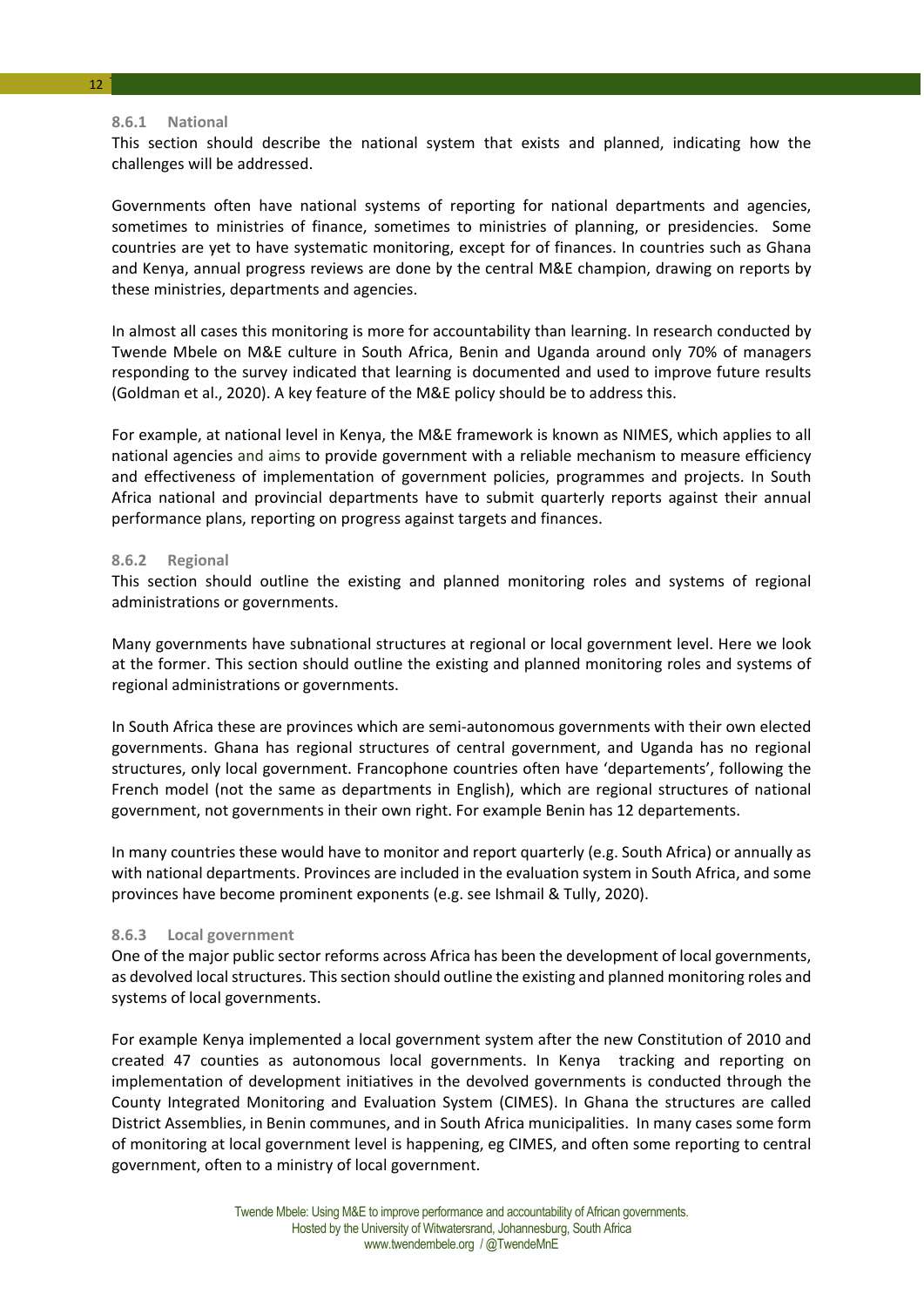#### **8.6.4 Sectoral**

This section should outline the existing and planned monitoring roles and systems of sectors. Most sectors have some monitoring systems tracking performance, e.g. within health, or education. How will the policy apply to these, and build on these? This section should outline the existing and planned monitoring roles and systems of sectors.

#### **8.6.5 Specific systems**

Some countries have specific monitoring systems, e.g. of frontline service delivery etc. If these exist how will the policy cover them? How will the policy allow for the flexibility to develop new systems over time?

#### <span id="page-13-0"></span>**8.7 Evaluation systems**

The linked guideline on national evaluation systems talks about when a NES is relevant, the components of a NES, and how a system can be developed<sup>[14](#page-13-2)</sup>.

This section should outline what exists in terms of public sector evaluation and what is planned in national and subnational plans. Evaluation may be carried out but in many countries this is fragmented and not systematised. It is important to be realistic about what is feasible, and to suggest a phasing in of the development of evaluation at national/regional/local government levels, as well as phasing in the involvement of SOEs. In most countries where evaluation is being taken forward this started at national level and then went to regionalor local government level.

As the NES guideline states a 'NES commonly operate through the *framework* provided by a national evaluation policy (NEP) which structures, systematises and institutionalise the practice of evaluation. A policy outlines the purpose, responsibilities and organisation for which public sector evaluators can carry out evaluations in a national evaluation system (Chirau, Waller & Blaser-Mapitsa, 2018). In this sense, NES find their normative framework in the NEP. The presence of a national evaluation strategy or plan further institutionalises the evaluation across the public sector. This is because evaluations will no longer be undertaken at ad hoc basis (Lazaro, 2015) but in a structured and systematised manner.' (p3).

Table 3 is taken from that Guideline which outlines some of the components of a NES. Some of these elements are covered more generally in section 8 of this guideline, and the sections are indicated.

The policy should provide guidance on each of these elements of the system, and provide direction which can be followed up in detailed guidelines or details of the system (such as implementing a National Evaluation Plan).

#### <span id="page-13-1"></span>**8.8 Data management**

**.** 

Data management is a key pillar of M&E and it is therefore essential to factor that in the system. UNICEF (2009) refers to data management as the collection, storage, processing/analysis, dissemination and efficient use of information in the context of M&E. Data management is a key pillar of M&E and it is therefore essential to factor that in the system, and mention it in the policy. It is essential to build data management into the overall plan from the beginning, and to anticipate this in the policy.

<span id="page-13-2"></span><sup>&</sup>lt;sup>14</sup> Guideline on How to Establish a National Evaluation System,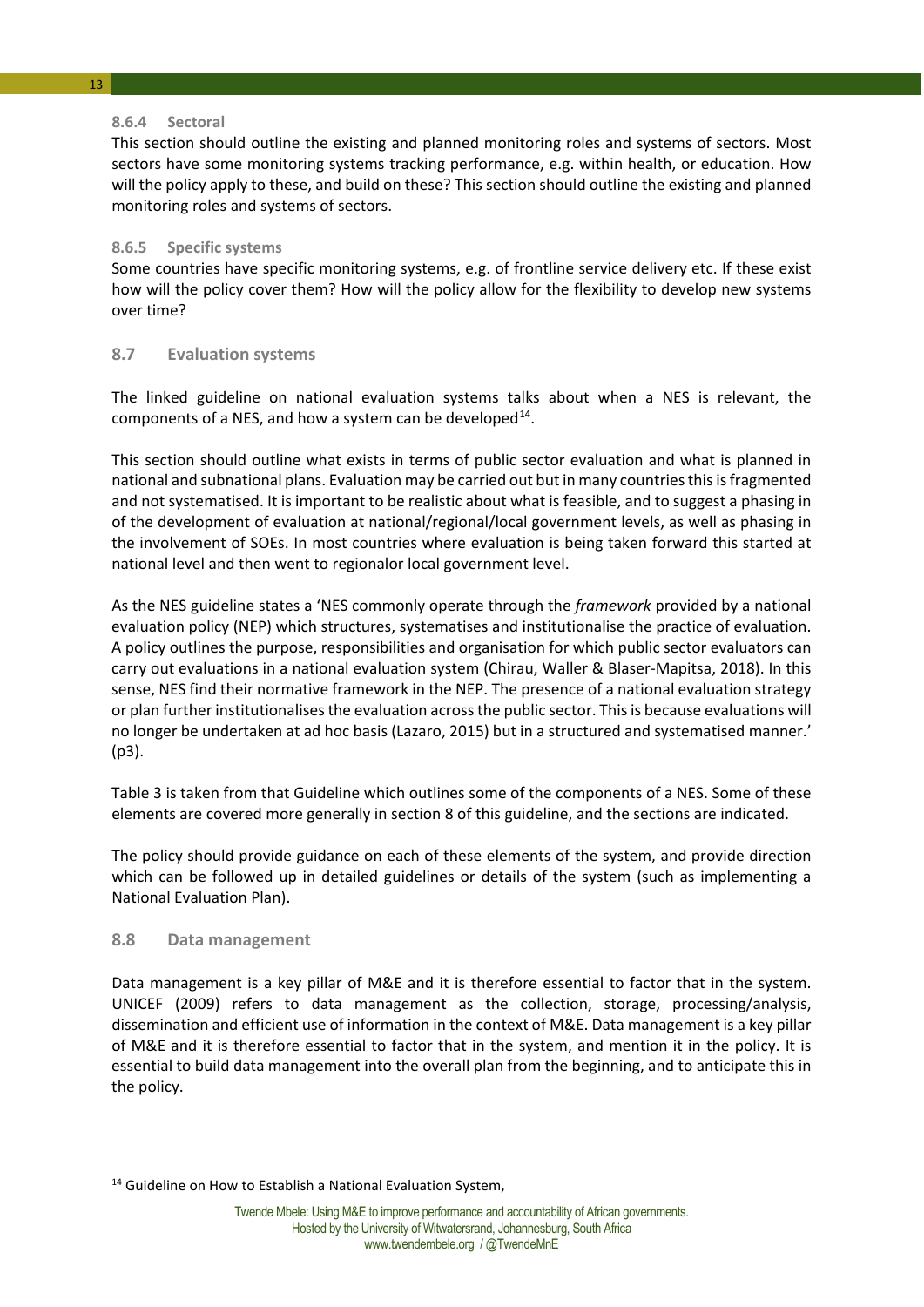| Component                      | <b>Considerations</b>                                                                                                                                                                |  |
|--------------------------------|--------------------------------------------------------------------------------------------------------------------------------------------------------------------------------------|--|
| <b>Policy</b>                  |                                                                                                                                                                                      |  |
| National                       | A national evaluation plan provides an opportunity to identify strategic policies or                                                                                                 |  |
| evaluation plan                | programmes which should be prioritised for evaluation. It also provides an opportunity                                                                                               |  |
|                                | to get political buy-in to selecting these. An example of national evaluation                                                                                                        |  |
|                                | plans/agendas can be found at                                                                                                                                                        |  |
|                                | https://www.dpme.gov.za/keyfocusareas/evaluationsSite/Pages/Plans.aspx                                                                                                               |  |
| Other                          | Depending on the structure of the state, as the system matures it may be appropriate                                                                                                 |  |
| evaluation plans               | to have evaluation plans for regions/states/provinces, or specific departments, again                                                                                                |  |
|                                | identifying priority evaluations to undertake (as in South Africa), or as specific reviews                                                                                           |  |
|                                | to be undertaken (eg local government Mid-Term County Reviews in Kenya)                                                                                                              |  |
| Methodology                    |                                                                                                                                                                                      |  |
| Guidelines                     | The methodology for undertaking different elements of the system should be detailed.                                                                                                 |  |
|                                | In the policy it is relevant to mention that guidelines will be developed, without                                                                                                   |  |
|                                | necessarily specifying which guidelines. In some countries such as Benin or Ghana, one<br>overarching guideline has been developed <sup>15</sup> , whereas in South Africa different |  |
|                                |                                                                                                                                                                                      |  |
|                                | guidelines have been developed for different elements of the system <sup>16</sup> .                                                                                                  |  |
| Organisation<br>(section 8.12) |                                                                                                                                                                                      |  |
| Central                        | It is important to specify in the policy who is the overall custodian of the M&E or                                                                                                  |  |
| champion                       | evaluation system, and to indicate the roles they play                                                                                                                               |  |
| Line ministries                | What is their role in the evaluation systems                                                                                                                                         |  |
| Decentralised                  | What is their role in the evaluation systems                                                                                                                                         |  |
| levels                         |                                                                                                                                                                                      |  |
| Capacity (8.10)                |                                                                                                                                                                                      |  |
| Competences                    | Are there evaluation competences defined both for commissioners of evaluation and                                                                                                    |  |
|                                | evaluators, or do those need to be developed?                                                                                                                                        |  |
| Capacity                       | Has one been developed, is one needed?                                                                                                                                               |  |
| building plan                  |                                                                                                                                                                                      |  |
| Short courses in               | Are these available, are they needed?                                                                                                                                                |  |
| evaluation                     |                                                                                                                                                                                      |  |
| Postgraduate                   | Are there postgraduate courses in evaluation run through national universities, or does                                                                                              |  |
| courses                        | this need to be developed?                                                                                                                                                           |  |
| Availability of                | Do local evaluators have the capacity to undertake evaluations, and potentially                                                                                                      |  |
| local evaluators               | specialised ones such as experimental or use of specific tools like Most Significant                                                                                                 |  |
|                                | Change? Does this need developing?                                                                                                                                                   |  |
| <b>Participation of</b>        |                                                                                                                                                                                      |  |
| actors outside                 |                                                                                                                                                                                      |  |
| government                     |                                                                                                                                                                                      |  |
| (8.12)                         |                                                                                                                                                                                      |  |
| Parliament                     | Is Parliament's role defined? Do government evaluations have to be provided to<br>Parliament?                                                                                        |  |
| <b>VOPE</b>                    | What role does and should the VOPE play in the system?                                                                                                                               |  |
| Civil society                  | What role does and should civil society play in the system?                                                                                                                          |  |
| <b>Quality and use</b>         |                                                                                                                                                                                      |  |
| Evaluation                     | Have evaluation standards been developed and a system for appraising the quality of                                                                                                  |  |
| standards                      | evaluations? If not does this need to be developed?                                                                                                                                  |  |
|                                |                                                                                                                                                                                      |  |

**Table 3: Main components of the evaluation systems in Uganda, Benin and South Africa**

**.** 

<sup>&</sup>lt;sup>15</sup> <https://evaluation.gouv.bj/articles/18>- Ghana's can be found at

<span id="page-14-0"></span><https://ndpc.gov.gh/media/NationalMEManual.pdf>

<span id="page-14-1"></span><sup>16</sup> <https://evaluations.dpme.gov.za/pages/guidelines-other-resources>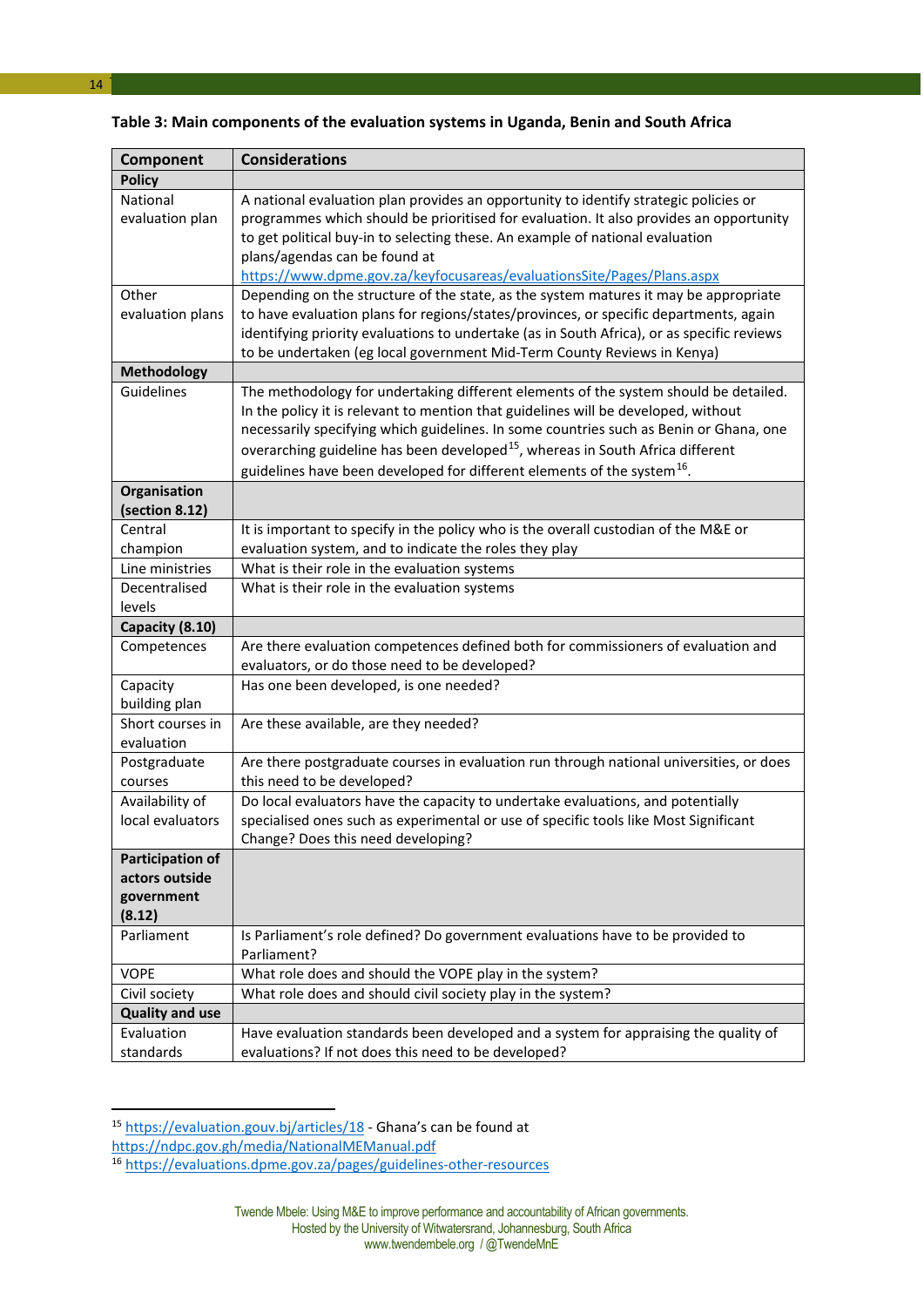| Component   | <b>Considerations</b>                                                                |
|-------------|--------------------------------------------------------------------------------------|
| Improvement | Is there a system of improvement plans following the evaluation and if not does this |
| plans (8.9) | need to be developed? What tracking is needed of these? <sup>17</sup>                |

The policy should provide guidance on each of these elements of the system, and provide direction which can be followed up in detailed guidelines or details of the system (such as implementing a National Evaluation Plan).

According to UNESCO (2016) when planning M&E activities, it is important to ensure that relevant officials responsible for managing the data should be brought in at the very earliest stage to assist in providing the necessary support. Below are a few components of data management proposed in the business case for the Department of Planning, Monitoring and Evaluation (DPME) in South Africa on a centralised data management and analytical system for the M&E system. Key elements to be considered include:

#### **1. Defining the data to be collected:**

Data collection refers to primary and secondary data collection. The primary data may include surveys, interviews and focus group discussions. Government departments often collect and hold much data to understand the performance of policies and programmes. One of the key challenges is making the right data available at the right time. A mechanism to access and utilise data from other government departments for analysis and reporting should be put in place. Therefore, building data governance structures and partnerships with relevant government departments to access data for M&E is critical.

#### **2. Data storage:**

**.** 

15

Data storage is the activity of organising the collected information in a convenient way for fast utilisation, be it access or analysis. Data storage includes central, secure and accessible measures to store data in a database. Storage should be guided by the government's security policy. The ICT team should play a critical role in developing platform for data storage.

#### **3. Data analysis and reporting:**

Data must be processed and used to generate insights and useful information and reports. Analytic capability should include descriptive analysis; predictive analysis/forecasting etc. Data analysis to produce appropriate report will require adequate skills set and it is essential to develop and recruit personnel with data analysis skills.

#### **4. Visualisation of data outputs:**

A dashboard can enhance the presentation, usefulness and value of data outputs, particularly for quick viewing purposes and for decision-maker accessibility. Therefore, relevant dashboard software should be considered to provide strong and versatile data sharing and reporting functionalities.

#### <span id="page-15-0"></span>**8.9 Ensuring use of M&E findings**

It is absolutely critical that the M&E or evaluation system is designed to encourage use. M&E reports that are not used waste time and resources that could be better spent elsewhere. Evaluation in particular should be designed to encourage improved performance, but if evaluations are not used this is unlikely to happen.

In terms of *monitoring* some key elements include:

<span id="page-15-1"></span> $17$  Some lessons around this can be found in Goldman et al (2019).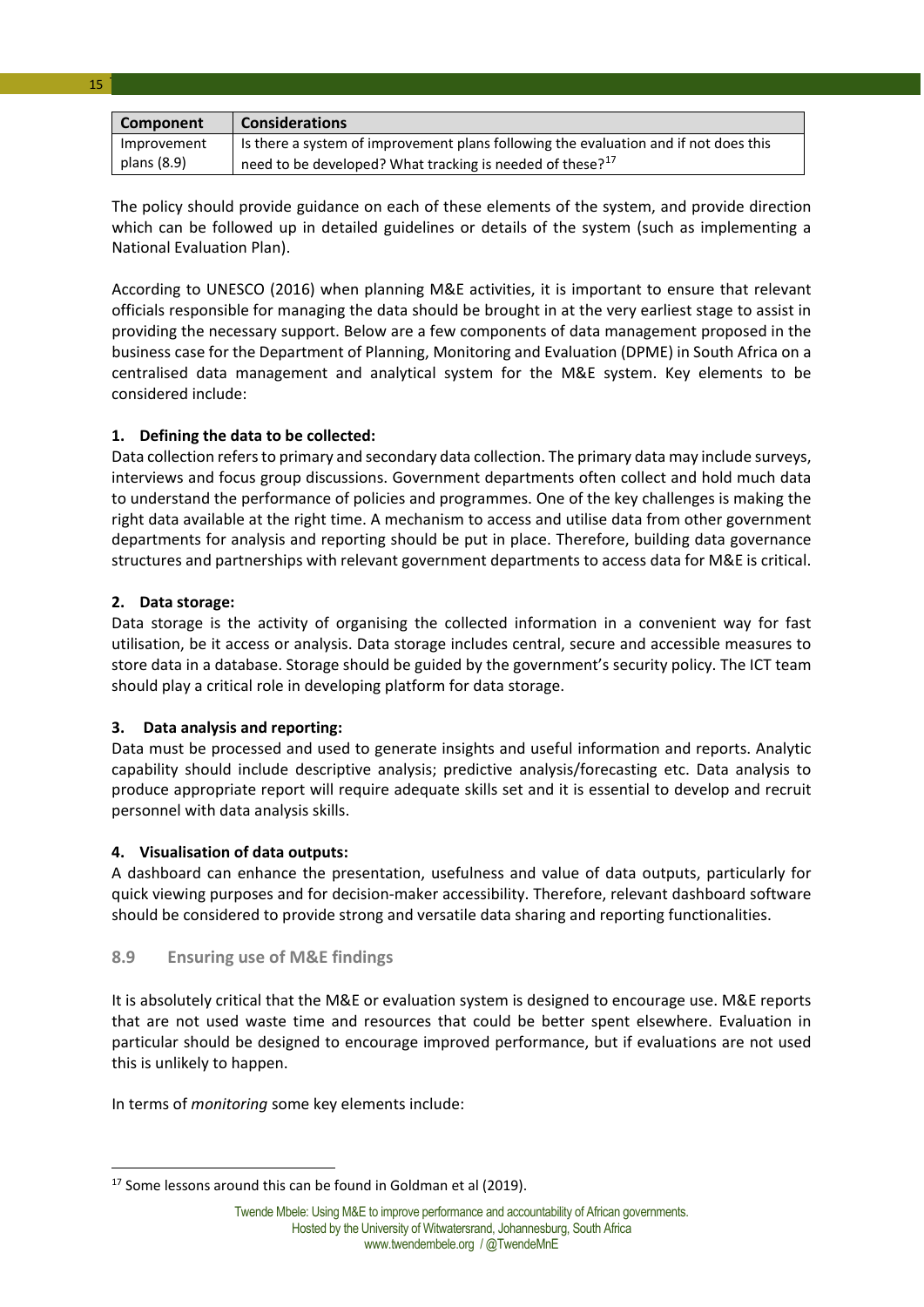- Seeing programme managers as the key owners of monitoring, who need to include monitoring as part of their routine management. M&E Units responsibility should be around corporate M&E;
- Making sure that monitoring and reporting is only done where reports are used, so not overloading staff with compliance monitoring;
- Making sure that monitoring reports are available rapidly so can give quick feedback into management;
- Making sure that monitoring systems are designed so that they include a reflective/learning component.
- As well as government monitoring, social accountability tools can be used to obtain and provide feedback on M&E results to beneficiaries and citizens of projects and programmes. The M&E results will be used as inputs in enhancing citizens' ability to hold institutional leadership accountable.<sup>[18](#page-16-1)</sup>

There are a number of areas that can be covered to strengthen the likely use of *evaluation* and could be included in the policy:

- Ensuring *ownership* by those being evaluated so for example joint proposals for evaluations to be undertaken, joint funding, involvement of custodian departments in evaluation steering committees etc;
- Having a quality assurance process to maximise the likely *quality of evaluations*. This can include a quality assessment process, as exists in South Africa, where the quality is assessed and this can be used with policy makers to ensure that the qualkity is not queried.
- Ensuring that the *timing* of evaluations fit key policy needs;
- Ensuring there is *follow up to evaluations* by having an improvement plan process for evaluations, and tracking this follow-up;
- Increasing the stakes by having national evaluations considered at high level forums like Cabinet;
- Ensuring that *systems*like national/sectoral/departmental plans, or cabinet memoranda must refer to and use M&E/research evidence.

For both monitoring and evaluation it is key that oversight bodies such as Parliament, Commissions etc have access to M&E findings and use them. <sup>[19](#page-16-2)</sup>

#### <span id="page-16-0"></span>**8.10 Capacity development**

 $\overline{a}$ 

Almost all M&E policies note the lack of human resources and capacity for the implementation of monitoring and evaluation. The issue of capacity development is therefore central to their operationalisation. A national M&E policy does not allways present a detailed capacity-building plan or strategy. However, it is should provide guidance for the design and implementation of such a strategy, including identifing the actors who will have to carry out this capacity-building strategy. Again it may be appropriate to propose phased capacity development.

For example, in Kenya the Monitoring and Evaluation Directorate (MED) is responsible for developing a capacity development strategy, while in Uganda the policy has placed capacity development under the responsibility of the Office of the Prime Minister, the Uganda Evaluation Association and the

<span id="page-16-2"></span><span id="page-16-1"></span><sup>&</sup>lt;sup>18</sup> An example of such a process is in Smith et al., (2020).<br><sup>19</sup> For further exploration of promoting use of M&E and other evidence see Goldman & Pabari, (2020)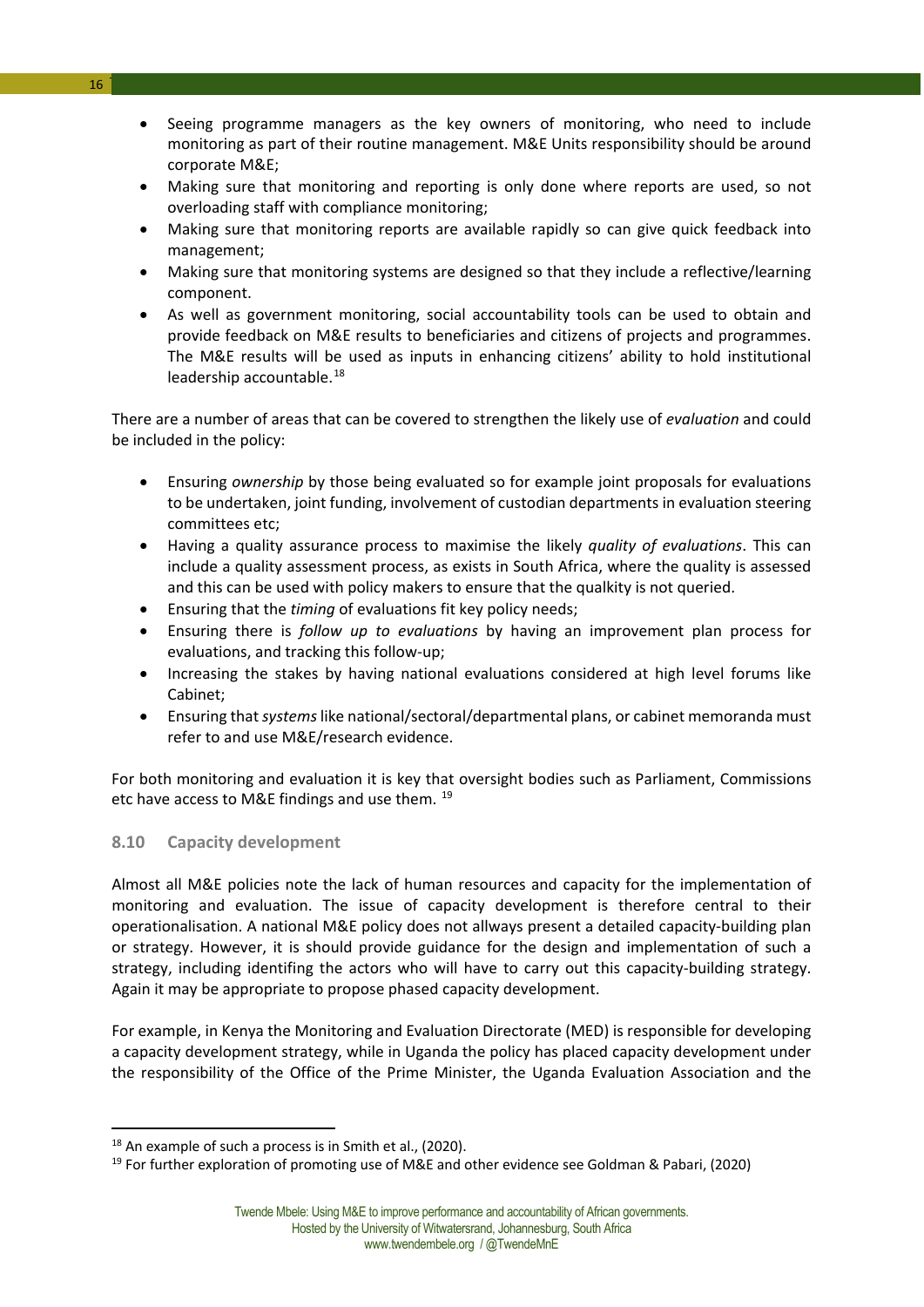Uganda Institute of Management. In Benin, the capacity building plan is carried out by the national office of evaluation $^{20}$ .

The National M&E Policy of Kenya states: "the directorate responsible for M&E in collaboration with stakeholders shall develop a Capacity Development Strategy to guide M&E capacity development in the Country. This shall entail periodic assessment and review of the M&E curriculum and mobilization of resources for M&E capacity enhancement in the public sector. Continuous M&E trainings shall be conducted to both National and County government managerial and technical officers to improve their skills." (p.11).

The capacity building strategy or plan should fill the capacity gap. It should target the stakeholders, but also help develop specific competences in accordance with elements of the policy (priorities, methodology, type of evaluation etc). In the case of countries which are at early stages in developing a national M&E policy, capacity building may initially focus on the unit in charge of the coordination of the policy. In the case of Benin, UNDP, UNICEF and the CLEAR centres have made a key contribution to strengthening the office's capacity. It might also be necessary to build capacity of decision makers, as well as the various units in charge of M&E within line ministries, parliaments, and other stakeholders.

Capacity building should not be seen as a separate phase of the development of the policy, but be integrated into its implementation (see Box 1).

#### **Box 1: Support on capacity development in Gabon,Madagascar, and Benin**

In Gabon, as well as in Madagascar, CLEAR Francophone Africa (CLEAR FA) is partnering with UNICEF and UNDP in supporting development of a national M&E policy. Capacity building activities have been implemented since the beginning of the process. In Benin, a mid-term evaluation of the policy has been implemented as a component of the capacity building strategy, and CLEAR FA has supported BEPPAG in implementing a meta-evaluation in order to gather lessons learned and develop a capacity building strategy.

Throughout the process of preparation, development and implementation of the policy, a set of capacity building activities is required depending on the needs of the stakeholders. These activities include advocacy, awareness raising, development of skills to commission evaluation, to manage the M&E process, to implement M&E and to use evidence. The ultimate goal is to help each stakeholder play its role in the implementation of the policy.

A capacity needs assessment may be needed to identify the existing gaps, at the system, organisational and individual levels, when there is not enough data to develop a national capacity building strategy. The CLEAR centers, with the support of the Global Evaluation Initiative (GEI), have developed tools to conduct capacity needs assessment at the three levels: system, organisational and individual levels.

Capacity building actions can take the form of short-term training, the implementation or scale-up of existing university programs, or capacity-building mechanisms such as study trips, implementation of tools, coaching, technical assistance, etc. These actions require the intervention of various specialised actors including civil society, colleges, universities etc. This strategy should take stock of existing programmes and mechanisms aim to professionalise the M&E function. In francophone Africa, where there are ongoing reforms in the field of human resources in the public sector, it is essential to align

17

<u>.</u>

<span id="page-17-0"></span><sup>&</sup>lt;sup>20</sup> Previously the Office for the Evaluation of Public Policies and General Actions (BEPPAG), now the Directorate General for Evaluation and Observatory of Social Change (DGEOCS)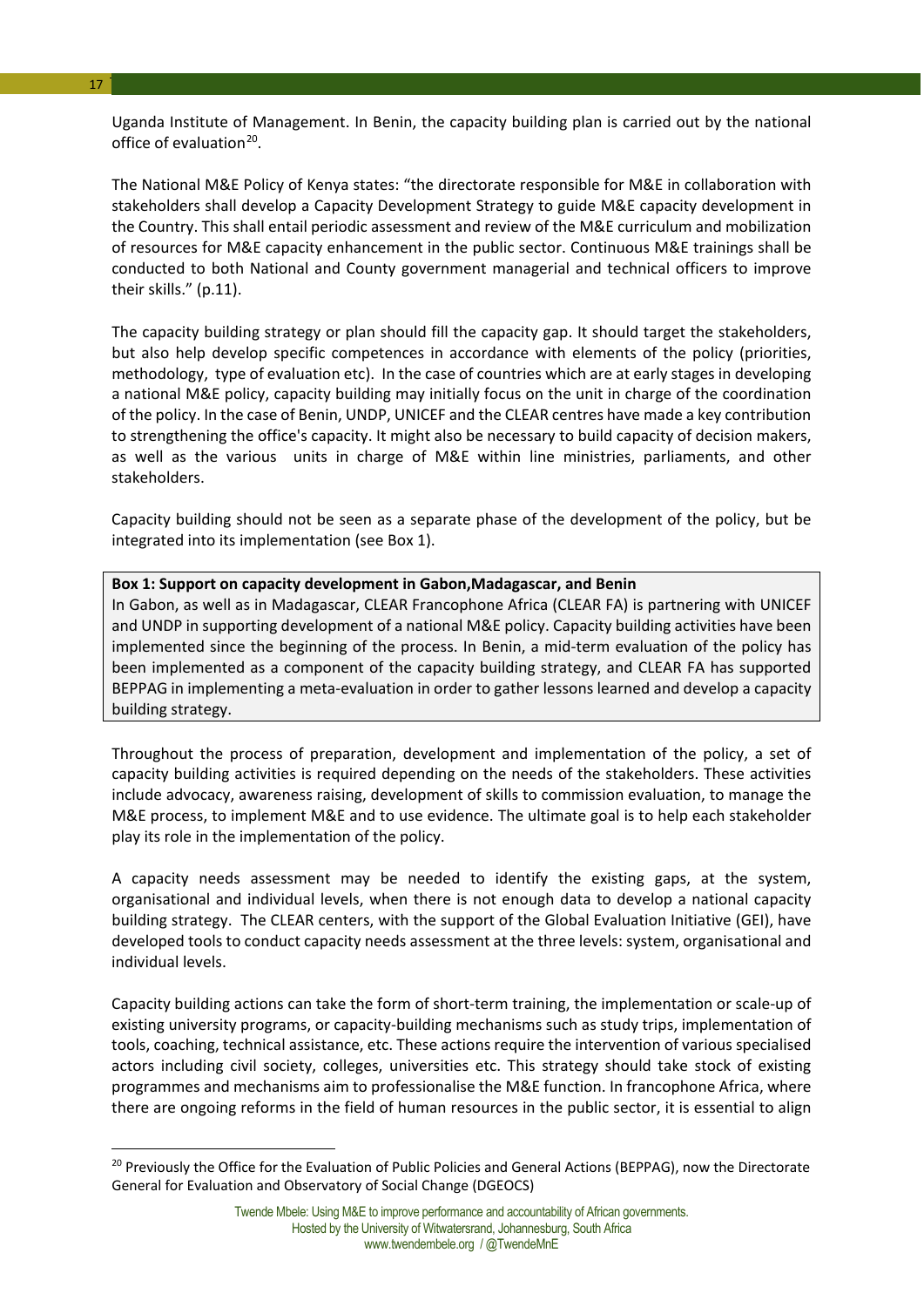the capacity building strategy with these reforms. As such, the Ministry of Public Service should also play a key role in the design and implementation of such a strategy.

#### <span id="page-18-0"></span>**8.11 Funding of M&E**

In this section the policy should explain how the M&E activities and systems will be funded at institutional level and project/programme level. Departments and agencies should provide resources in their annual budgets for the establishment or strengthening of internal M&E capacity. What proportion of a project's budget should be allocated to M&E? Some organisations recommend that 3-10% of a project's budget should be allocated to M&E (Frankel and Gage 2007, p. 11). A general rule of thumb is that the M&E budget should not be so small as to compromise the accuracy and credibility of results, but neither should it divert project resources to the extent that programming is impaired.

Government should fund M&E activities through the annual budget. However, governments often indicate a lack of resources for M&E, made worse in the last two years by budget cuts arising from the COVID-19 pandemic. It is important to justify why the investment in M&E is worthwhile, particularly for evaluations which can cost between \$100-300 000 depending on type of evaluation. The evaluation of South Africa's NES found that the return on investment for evaluations was between 1:7 and 1:13, a very good investment (DPME, 2018). It is important to advocate this with ministries of finance.

Funding shortfalls point to the need for joint funding implementation of the policy with development partners, using a hybrid financing model. This section should suggest how the country will mobilise additional resources to complement governments efforts in implementing M&E activities. The agency responsible for M&E in the country in collaboration with other stakeholders should explore developing resource mobilisation and capacity development strategies to supplement the government funding. These resources will be aimed at enhancing capacities to undertake monitoring and conducting evaluations.

If donor funding is significant, especially for evaluations, the creation of a basket fund for evaluations can be considered, with oversight from a multistakeholder structure that includes donors. Uganda had one such virtual facility as part of the Global Evaluation Facility, a virtual fund to finance public policy and investment evaluations.

#### <span id="page-18-1"></span>**8.12 Proposed roles of stakeholders in the M&E system**

This section should identify the different stakeholders with roles to play in the M&E system. Table 4 has some examples.

| Agency       | <b>Roles</b>                                                                                 |
|--------------|----------------------------------------------------------------------------------------------|
| National M&E | Coordinates all role players for the implementation of the policy and ensures there is buy   |
| champion     | in for the M&E System. Serves as the coordinator and facilitator for development of M&E      |
|              | and implementation of M&E activities at national and sub-national level. Establishes key     |
|              | elements of the system e.g. policy, guidelines, standards etc. May lead on priority          |
|              | national evaluations.                                                                        |
| Treasury/    | Provide funding for the implementation of the M&E system and to utilise evidence             |
| Ministry of  | emanating from evaluations to inform budget allocation for service delivery                  |
| Finance      | interventions/ programmes. Provide budget allocation and expenditure data to inform          |
|              | evaluations that are cutting across sectors, so they can collect, collate and analyse sector |

#### **Table 4: Key stakeholders and their roles**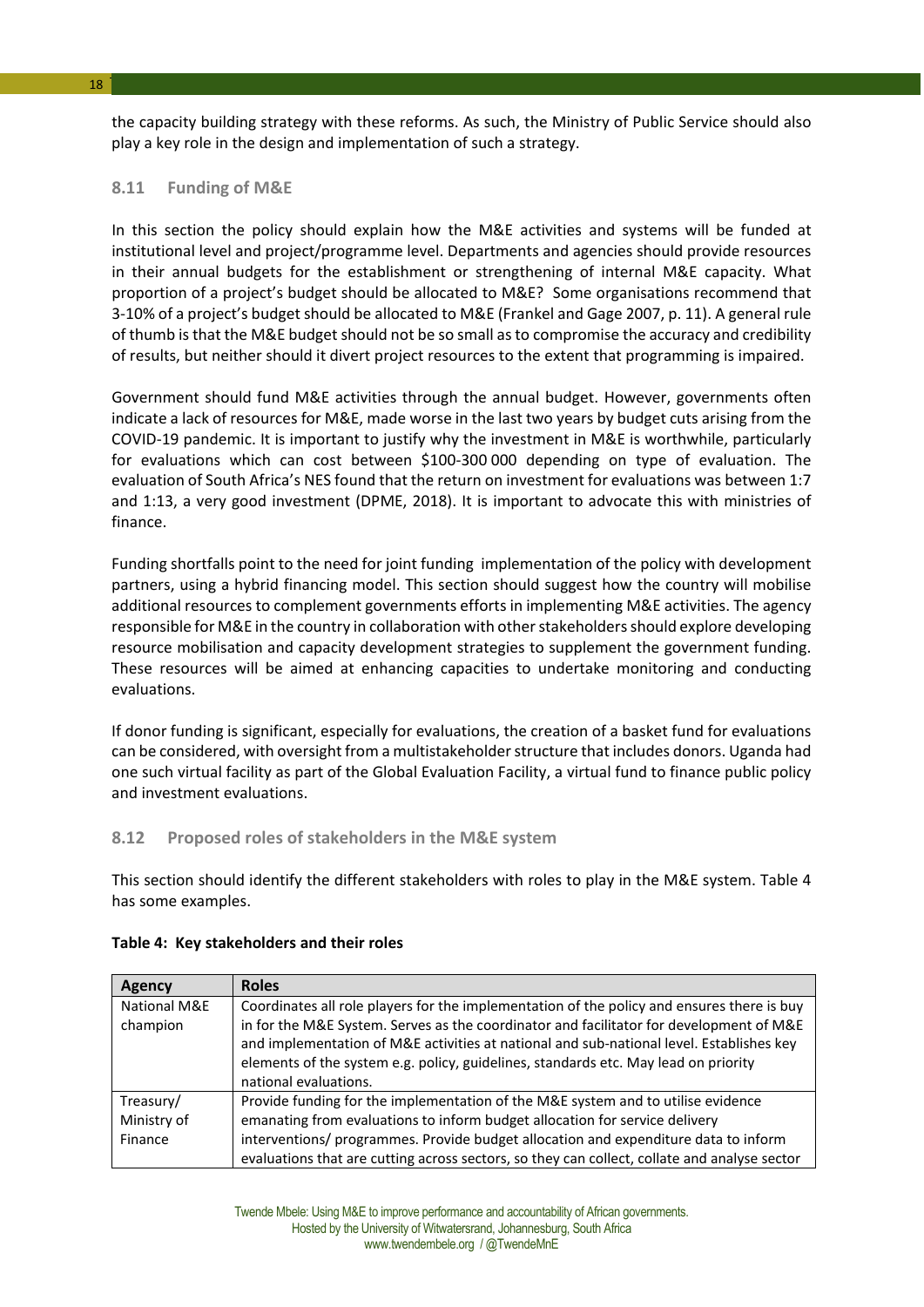| <b>Agency</b>                                                         | <b>Roles</b>                                                                                                                                                                                                                                                                                                                                                                                                                                                                |
|-----------------------------------------------------------------------|-----------------------------------------------------------------------------------------------------------------------------------------------------------------------------------------------------------------------------------------------------------------------------------------------------------------------------------------------------------------------------------------------------------------------------------------------------------------------------|
|                                                                       | budget and expenditure data to inform evaluations. Measuring the 'value for money'or<br>efficiency aspects of governmental policy programmes.                                                                                                                                                                                                                                                                                                                               |
| Local<br>government<br>ministry                                       | Institutionalising the M&E system at local government level and ensuring that there is<br>capacity to implement the policy and utilise M&E within local government. Further,<br>enabling municipal functionaries to align the planning, implementation, monitoring and<br>evaluation of interventions with national government's priorities in alignment with the<br>policy.                                                                                                |
| Ministry of<br>public service                                         | Ensure that there is adequate human resource capacity and competencies for<br>implementation of the policy by departments as well as commissioners of evaluation and<br>evaluators.                                                                                                                                                                                                                                                                                         |
| Sector<br>ministries/<br>departments                                  | Sector ministries often have M&E responsibilities from their legislation. Sector ministries<br>vary in their exposure to M&E, and in many countries agriculture, education and health<br>ministries have more exposure to M&E and systems for M&E than other ministries. They<br>need to implement the M&E policy and ensure compliance to the policy when designing,<br>implementing, monitoring and evaluating the interventions/ programmes over the<br>programme cycle. |
| National<br>statistical<br>agency                                     | The organisation responsible for collection of data nationally which houses data on the<br>population, companies etc. The agency is responsible for reliable data that is informed by<br>standards, guidelines affecting all government agencies. Much of the data is key for<br>baselines.                                                                                                                                                                                 |
| Parliament                                                            | Plays a role in utilising evidence from M&E for their oversight, policy and decision making<br>and representation roles, holding government accountable.                                                                                                                                                                                                                                                                                                                    |
| Training/higher<br>education<br>institutions/<br>academia             | Universities, colleges, private sector organisations or public sector training institutes<br>helping with M&E capacity development at undergraduate and post-graduate level                                                                                                                                                                                                                                                                                                 |
| Voluntary<br>Organisation for<br>Professional<br>Evaluation<br>(VOPE) | Play an important role in raising awareness of the importance of both monitoring and<br>evaluation and the use of the evidence in a country. VOPEs play an important role in<br>organising trainings and conferences. They would often partner with the national M&E<br>champion to implement the policy or system and ensure that non-government<br>organisations are represented throughout the system.                                                                   |
| Civil society                                                         | These can be NGOs, CBOs, think tanks etc. They play a role in the national M&E system<br>through regular and systematic collection of information from citizens. They should<br>participate in a cross-agency platform, evaluation steering committees, and stakeholder<br>validation of evaluations.                                                                                                                                                                       |
| Donors/funders                                                        | Provide assistance for supporting M&E in a variety of ways (e.g. direct funding; training;<br>advice and other support) as well as serving as one of the 'drivers' for M&E development.                                                                                                                                                                                                                                                                                     |
| Cross-agency<br>platform                                              | e.g. National Evaluation Council, Benin; National Advisory Committee, South Africa. To<br>inform the country's evaluation agenda and advise on the implementation of the<br>different components of the M&E System.                                                                                                                                                                                                                                                         |

#### <span id="page-19-0"></span>**8.13 Knowledge management**

Effective knowledge management involves the collection, storage, synthesis and sharing of information. Knowledge management of both monitoring and evaluation processes and evidence is essential for governments to ensure that monitoring and evaluation is conducted transparently and ethically, and to facilitate a learning environment. Having a knowledge management plan enhances M&E efforts by sharing new knowledge with internal and external actors, and allowing policy makers to have easier access to evidence for decision making.

Examples of knowledge enhancing processes include creating databases of monitoring data, repositories of finalised evaluations, regular reflection points during an evaluation with the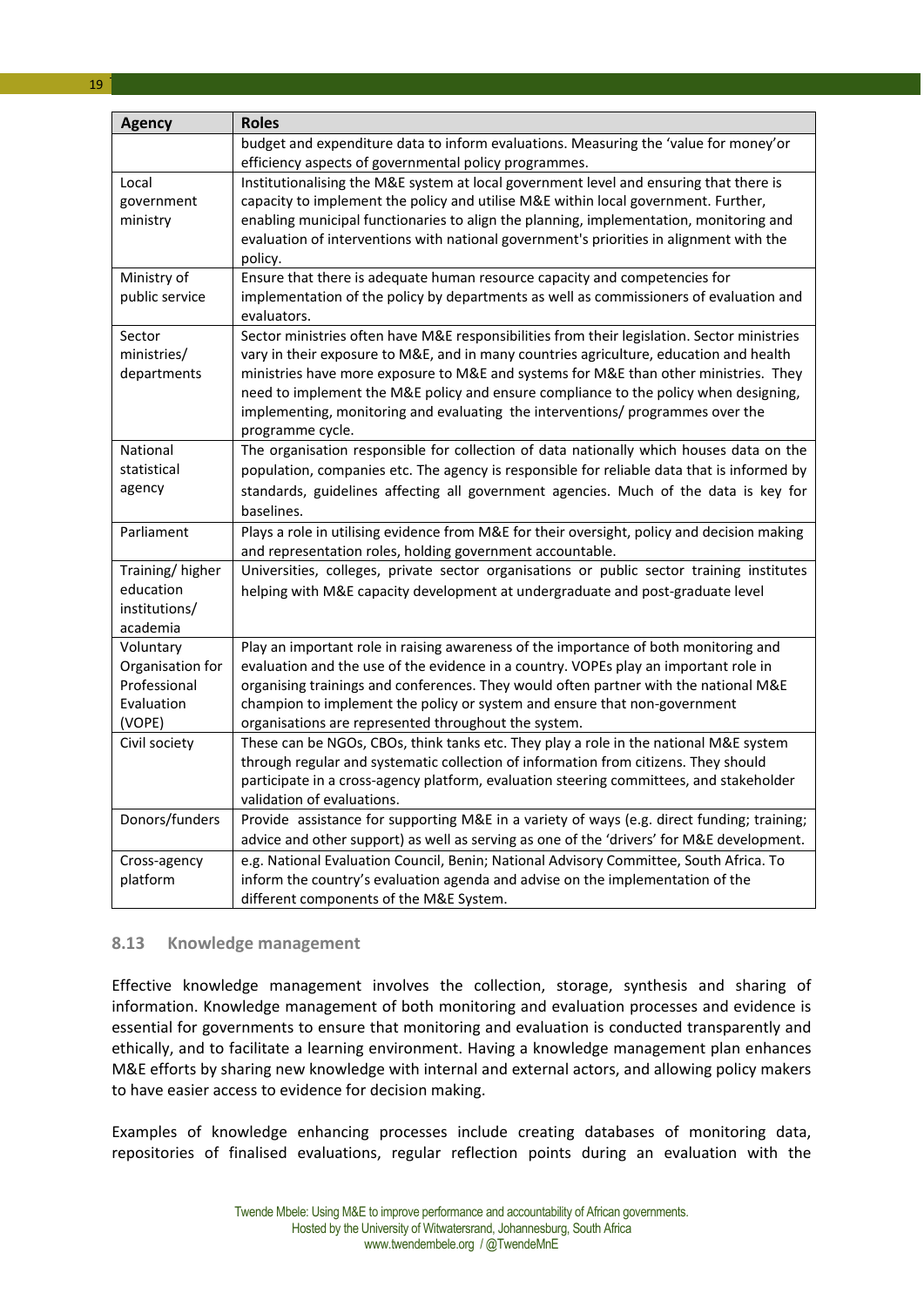implementing department, or creating a community of practice among practitioners. Such processes should ensure close collaboration with M&E staff and be aligned to the strategic needs of government.

Knowledge management plans must align with existing data collection and reporting plans, address gaps in knowledge collection (especially around process issues) and ensure that data is stored in an easy to use manner, while still protecting privacy of personal information.

Most governments leave knowledge management functions to communications staff. However, in order to foster greater sharing of information and program adaptation, a KM plan should link knowledge managment interventions across various roles including program managers and M&E staff. In some government systems, it is appropriate for central M&E departments to play more of a knoweldge brokering role. Additionally, building relationships with external partners to reflect and learn (e.g. with sector working groups, evaluation associations, think tanks) will improve government's ability to engage with new evidence, and government experiences of M&E.

#### <span id="page-20-0"></span>**8.14 Communication**

Communication is a very critical part of M&E as it is required to continuously update stakeholders and the public about the work being done and progress. This is important so that stakeholders value and use M&E information in decision making around development issues. This section should outline what types of communication are planned, and should indicate key policy areas (such as M&E reports being made public), as well as some of the priority platforms and documents that should be produced. Some ideas for the type of content are suggested.

The first point is being very clear on the audiences for M&E information. Data representation should be tailor-made for the specific audience so that key decision-makers are not lost in the language. In general messages generated from M&E information for different audiences should use a range of formats e.g. political (short and to the point messages), technical audiences (more detailed) and other beneficiaries (using infographics, social media, audio visual platforms, etc.). Monitoring and evaluation reports should also be easy to read and minimise jargon, especially for stakeholders who are not M&E practitioners (see Box 2).

#### **Box 2: Examples of easy to read evaluation reports**

In South Africa a 1/5/25 rule has been adopted where in addition to a full evaluation report which may be 100 pages a summary report is produced which includes: a one-page policy summary of key policy messages for political principals; a 5-page executive summary for the executive leadership which summarises the whole report; and a 25-page summary report for those stakeholders with an appetite to go into more detail. The experience has been that ministers even often do read these reports. The 1/5/25 page summary report is one document.

For evaluation reports for example, the following activities could be considered: including the evaluation report, TORs, management response, improvement plan and quality assessment on a publically accessible repository; publishing the evaluation reports on relevant websites and social media sites; developing communication materials on the evaluation; presenting the findings of the evaluation to relevant parliamentary portfolio committees; sharing findings with other key stakeholders as well as the media, and creating/using information-sharing sessions such as learning networks, think tanks, brown bag lunches where the findings can be shared and deliberated on. Additionally, summaries of the evaluation can be sent to different stakeholders in a format that makes the delivery of the information meaningful and useful for that particular stakeholder.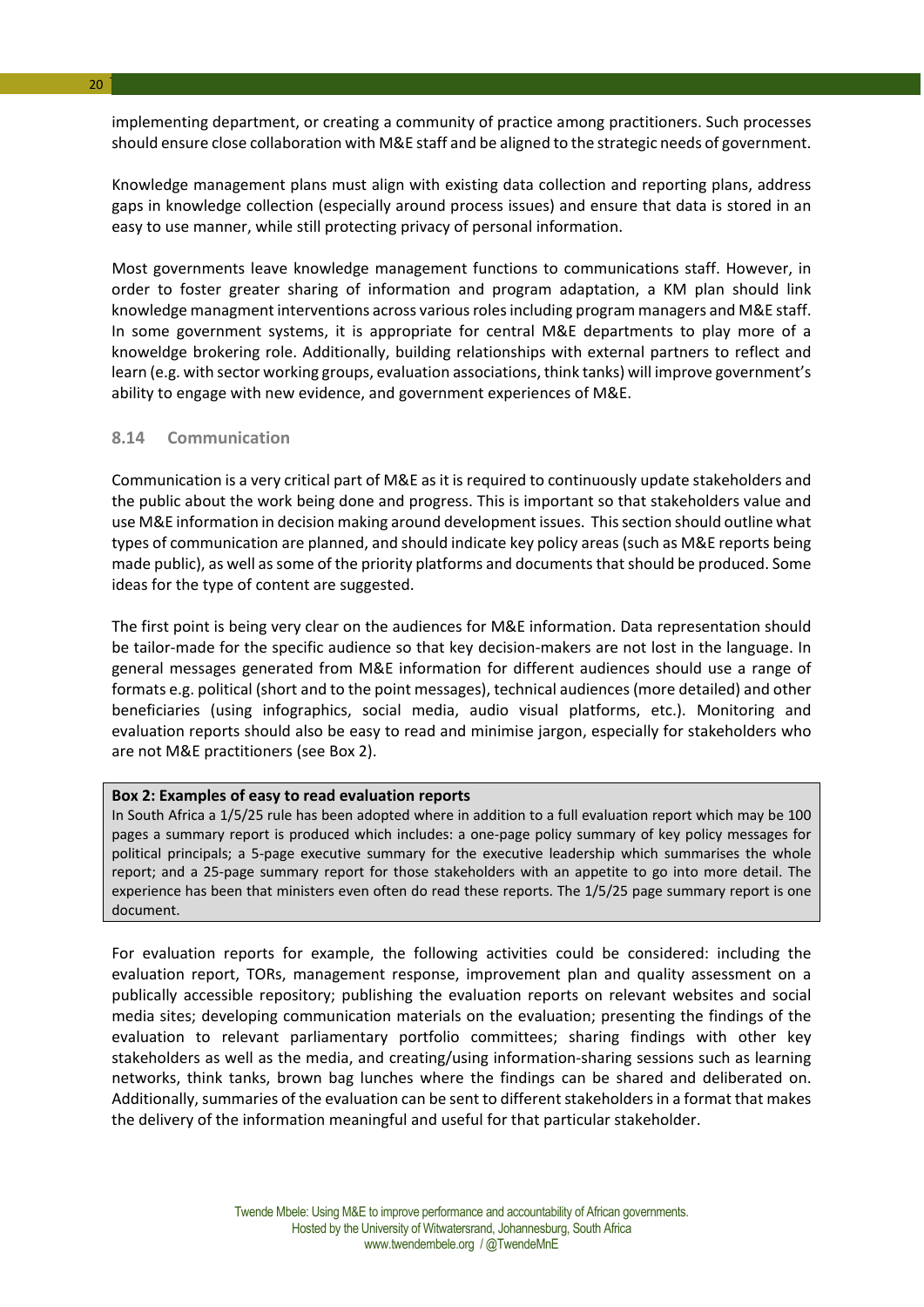#### <span id="page-21-0"></span>**8.15 Implementation plan**

21

It is very important to be realistic in the policy of what can actually be implemented, and also to phase implementation. A policy that has not thought realistcally how it can be implemented is unlikely to be implemented, and to remain a piece of paper. While there is unlikely to be much detail on implementation, it is important to give guidance on key elements needed for effective implementation and phasing. Table 5 indicates what was covered in South Africa's first national evaluation policy framework in terms of phasing implementation.

#### <span id="page-21-1"></span>**8.16 Evaluation/review of the policy**

In practicing what we preach, an independent evaluation of the M&E system/policy should be undertaken every 5-10 years to ascertain the effectivess of the implementation of the system and its impact, and to recommend how to strengthen the system, and if necessary update the policy. Any revision of the policy can then be evidence-based, informed by recommendations that are emanating from the evaluation. An improvement plan to address the recommendations of the evaluation should be developed and be consulted with the wider M&E ecosystem.

#### **Table 5: Phasing of implementation – South Africa's three year timeline for evaluation policy, systems and implementation**

|               | <b>Policy and systems</b>                                                                                                                                                                                                                                                                                                                                                                                                                                                                                                                                                                                                                                                                                                 | Implementation                                                                                                                                                                                                                                                                                                                                                                                                                           |
|---------------|---------------------------------------------------------------------------------------------------------------------------------------------------------------------------------------------------------------------------------------------------------------------------------------------------------------------------------------------------------------------------------------------------------------------------------------------------------------------------------------------------------------------------------------------------------------------------------------------------------------------------------------------------------------------------------------------------------------------------|------------------------------------------------------------------------------------------------------------------------------------------------------------------------------------------------------------------------------------------------------------------------------------------------------------------------------------------------------------------------------------------------------------------------------------------|
| 2011/<br>2012 | Evaluation<br>$\bullet$<br>Policy<br>Framework<br>adopted by Cabinet<br>3 year and annual evaluation plan<br>$\bullet$<br>developed<br>Practice notes developed on key<br>$\bullet$<br>including<br>elements<br>TORs,<br>and<br>the<br>contracting,<br>different<br>evaluation types<br>Evaluation unit created in DPME<br>$\bullet$<br>PALAMA courses designed to support<br>$\bullet$<br>this approach to evaluation<br>Schedule<br>of<br>competencies<br>for<br>$\bullet$<br>evaluators developed<br>Panel of evaluators created in DPME<br>$\bullet$<br>Support agreed with international<br>$\bullet$<br>partners<br>standards<br>Minimum<br>agreed<br>by<br>$\bullet$<br>Cabinet for programme and project<br>plans | 4 evaluations commissioned which test out these<br>$\bullet$<br>systems<br>Audit completed of all evaluations in the public<br>$\bullet$<br>sector from 2006<br>All evaluations hosted on DPME website<br>$\bullet$<br>Evaluation<br>Technical Working Group<br>starts<br>$\bullet$<br>operation<br>Dissemination process for this Policy Framework<br>$\bullet$<br>Capacity development process for evaluation<br>$\bullet$<br>designed |
| 2012/<br>2013 | Systems revised based on experience<br>$\bullet$<br>System of standards for evaluators<br>developed<br>Discussions with universities to take<br>$\bullet$<br>on this approach to evaluation                                                                                                                                                                                                                                                                                                                                                                                                                                                                                                                               | 10 evaluations undertaken or started<br>$\bullet$<br>using<br>standard procedures, of which at least 2 are impact<br>evaluations<br>At least 60% of recommendations from evaluations<br>$\bullet$<br>implemented<br>Training of at least 200 people using PALAMA<br>$\bullet$<br>materials<br>University M&E courses adapted<br>$\bullet$                                                                                                |
| 2013/<br>2014 | Systems revised based on experience                                                                                                                                                                                                                                                                                                                                                                                                                                                                                                                                                                                                                                                                                       | 15 evaluations undertaken or started<br>using<br>$\bullet$<br>standard procedures, of which at least 4 are impact<br>evaluations<br>At least 70% of recommendations from evaluations<br>$\bullet$<br>implemented                                                                                                                                                                                                                         |

Twende Mbele: Using M&E to improve performance and accountability of African governments. Hosted by the University of Witwatersrand, Johannesburg, South Africa www.twendembele.org / @TwendeMnE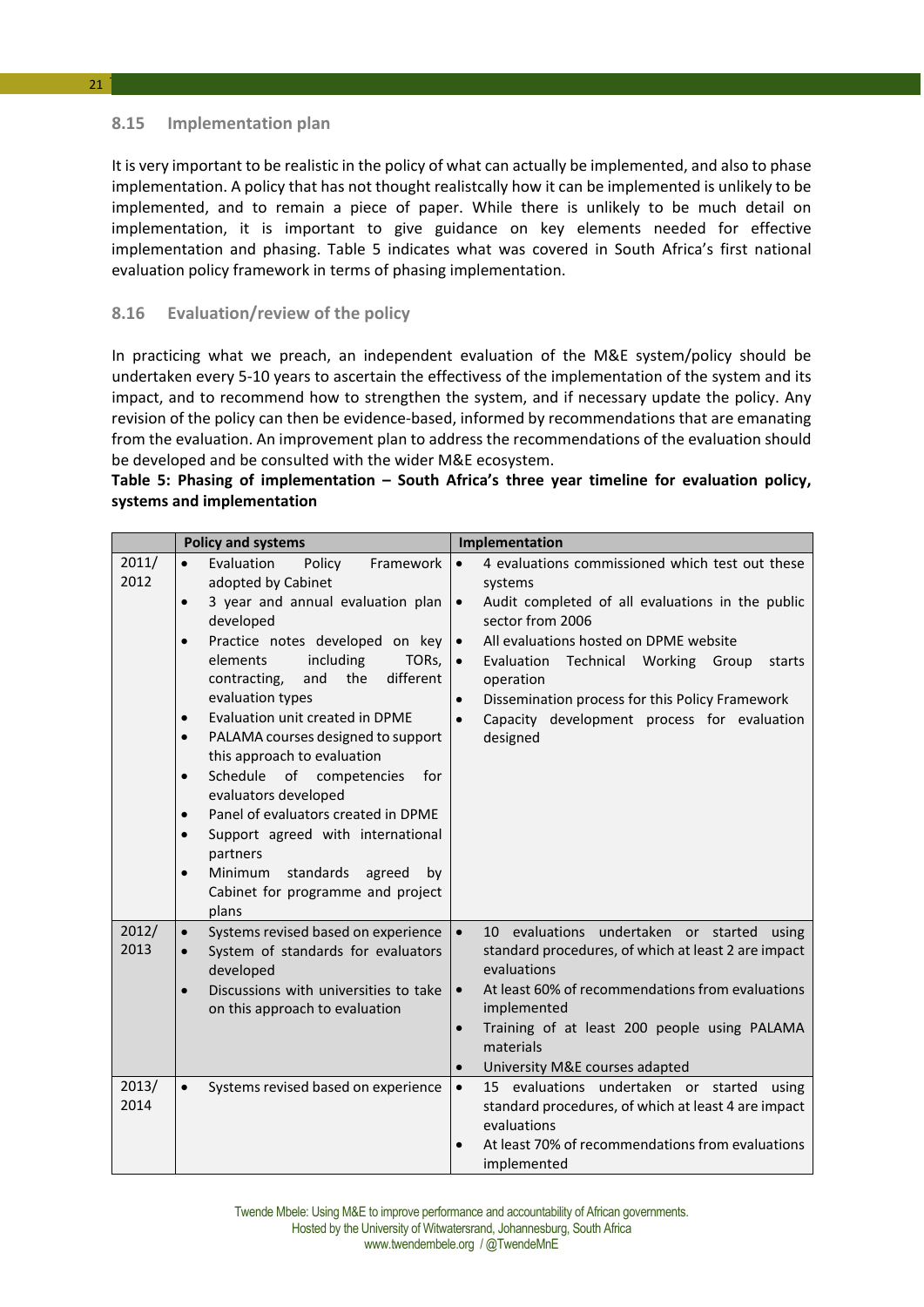|               | <b>Policy and systems</b>                        | <b>Implementation</b>                                                                                                                                                                                                                                                                                                                                                                                                                                                                                                                  |
|---------------|--------------------------------------------------|----------------------------------------------------------------------------------------------------------------------------------------------------------------------------------------------------------------------------------------------------------------------------------------------------------------------------------------------------------------------------------------------------------------------------------------------------------------------------------------------------------------------------------------|
|               |                                                  | Training of at least 500 people using PALAMA<br>materials                                                                                                                                                                                                                                                                                                                                                                                                                                                                              |
| 2014/<br>2015 | Systems revised based on experience<br>$\bullet$ | 20 evaluations undertaken or started using<br>$\bullet$<br>standard procedures, of which at least 5 are impact<br>evaluations<br>At least 75% of recommendations implemented<br>$\bullet$<br>Training of at least 500 people using PALAMA<br>$\bullet$<br>materials<br>All university public administration courses use<br>$\bullet$<br>adapted materials<br>Other university courses use adapted materials<br>$\bullet$<br>(e.g. development studies)<br>Evaluation of the impact of evaluations carried out<br>$\bullet$<br>to date. |

<span id="page-22-0"></span>*Source: DPME, (2011)[21](#page-22-2)*

#### **9 Process of developing the policy**

#### <span id="page-22-1"></span>**9.1 Diagnosing the state of monitoring and evaluation to decide on what is needed**

Conducting a situation analysis is critical to developing a policy. The central institution providing oversight and coordination of country M&E should lead on the situational analysis. The institution could be a ministry, department for example (DPME in South Africa, and Ministry of Development Planning in Lesotho). This situation analysis could be supported by an agency such as CLEAR Centre, and/or contracting an in-country consultant (individual or firm) who has knowledge and knows the context of M&E in the country. The Global Evaluation Initiative has developed a M&E Systems Analysis tool, building on the experience of the CLEAR Centres, which provides detailed guidance<sup>[22](#page-22-3)</sup>. However this should not just be outsourced, and if a support agency is involved this should be undertaken as a collaborative exercise, so government staff and the external agency/consultant work together on the situation analysis<sup>[23](#page-22-4)</sup>. A possible sequence to use a MESA to lead into developing the policy is shown in Table 6.

| <b>Steps</b>                            | What gets done                                                    | Output(s)                  |
|-----------------------------------------|-------------------------------------------------------------------|----------------------------|
| Preparation for in country<br>fieldwork | Establishing the collaborative team working on                    | Situation analysis report  |
|                                         | the diagnostic.<br>If needed, training of local consultant on the |                            |
|                                         | diagnostic                                                        |                            |
| Determine stakeholders to be            | Establish stakeholders to be interviewed for the                  | List of stakeholders to be |
| involved in the situation               | situation analysis, and relevant documents                        | interviewed                |
| analysis and data available             |                                                                   |                            |

|  |  | Table 6: Stages in using a consultant to undertake a country diagnostic/MESA |  |  |
|--|--|------------------------------------------------------------------------------|--|--|
|--|--|------------------------------------------------------------------------------|--|--|

 $\frac{1}{21}$ 

<span id="page-22-2"></span>[https://www.dpme.gov.za/keyfocusareas/evaluationsSite/Evaluations/National%20Evaluation%20Policy%20Fr](https://www.dpme.gov.za/keyfocusareas/evaluationsSite/Evaluations/National%20Evaluation%20Policy%20Framework%2011%2011%2025.pdf) [amework%2011%2011%2025.pdf](https://www.dpme.gov.za/keyfocusareas/evaluationsSite/Evaluations/National%20Evaluation%20Policy%20Framework%2011%2011%2025.pdf)

<span id="page-22-3"></span><sup>22</sup> [https://mcusercontent.com/1f2a1ea0afb3b65dabccade00/files/876f222f-d95b-6cb7-40cd](https://mcusercontent.com/1f2a1ea0afb3b65dabccade00/files/876f222f-d95b-6cb7-40cd-bfd3c8decdee/GEI_MESA_GuidanceNote.pdf)[bfd3c8decdee/GEI\\_MESA\\_GuidanceNote.pdf](https://mcusercontent.com/1f2a1ea0afb3b65dabccade00/files/876f222f-d95b-6cb7-40cd-bfd3c8decdee/GEI_MESA_GuidanceNote.pdf)

<span id="page-22-4"></span><sup>&</sup>lt;sup>23</sup> If a partner like a CLEAR Centre becomes a support agency to the country, for example starting with a diagnostic, then drawing up a Memorandum of Understanding (MoU) is critical to establishing, and nurturing the relationship between them and the M&E champion. The MOU details the roles and responsibilities of the M&E champion and the service provider.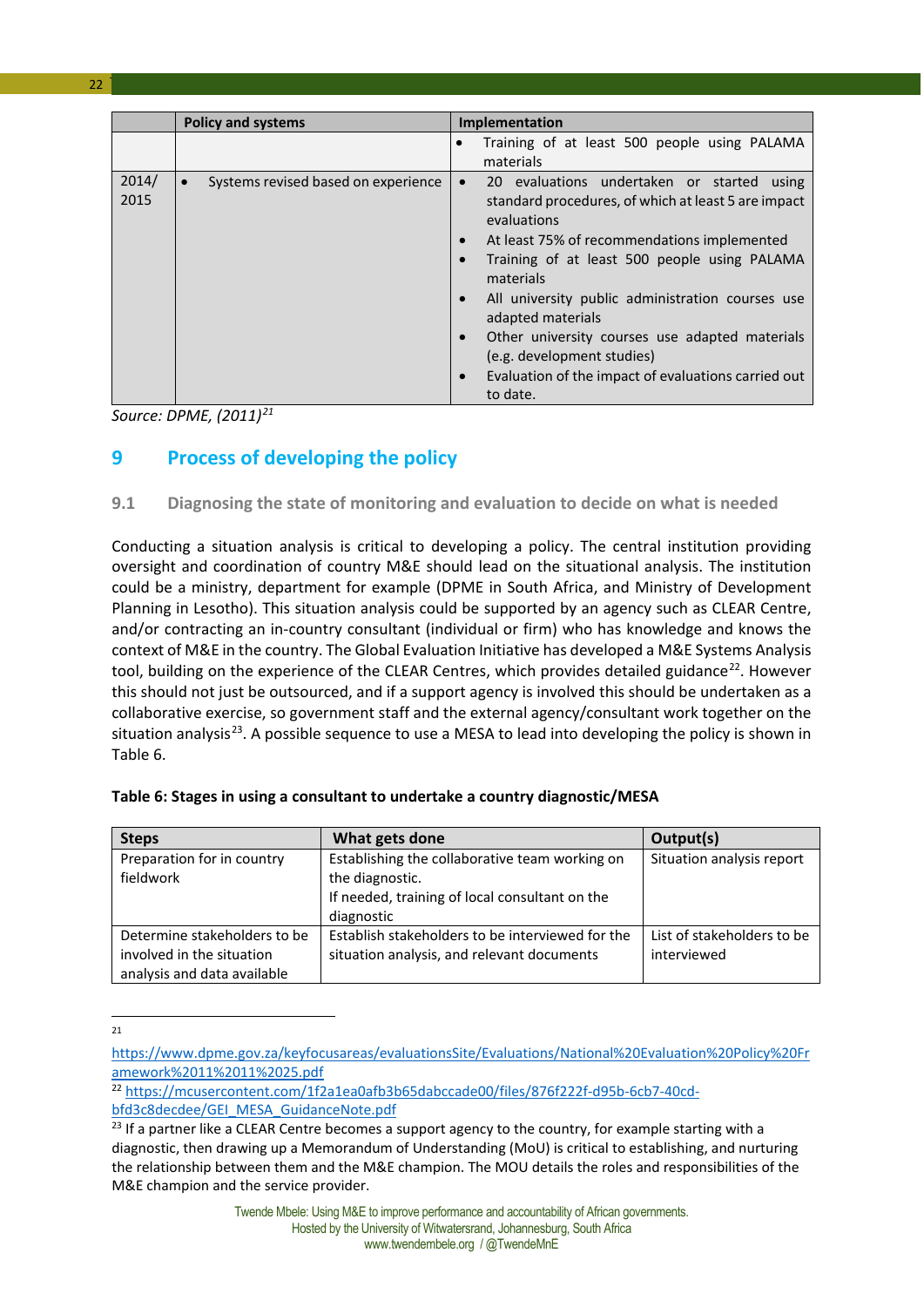| <b>Steps</b>                           | What gets done                                                           | Output(s)                                                      |
|----------------------------------------|--------------------------------------------------------------------------|----------------------------------------------------------------|
| Conduct the situation analysis         | Data is collected using standardised checklists,<br>and report structure | Raw data, recordings and<br>field notes                        |
| Report collation and desktop<br>review | Team analyses data and develops draft report                             | Draft diagnostic report                                        |
| Validation workshop                    | Draft report is presented in the country to<br>stakeholders              | Final report drafted with<br>input from validation<br>workshop |
| Policy formulation                     | Final diagnostic report is used to inform<br>development of the policy   | Co-creating a Policy                                           |

#### <span id="page-23-0"></span>**9.2 Involving different stakeholders in developing the policy**

Key stakeholders need to participate in the development of the policy to ensure that it is likely to be owned, implemented, and effective. Section 8.12 suggests the key roleplayers in the M&E system. Some ways stakeholders can be involved in developing the policy include:

- Being part of the diagnostic/MESA to analyse the current situation.
- Being part of a steering structure for development of the policy. This can become the crossagency platform.
- Consulting with their members on what is needed in the M&E system.
- Participating in groups working on specific elements of the policy
- Being part of a core drafting group working on the policy.
- Being part of consultation meetings on the policy, at national or subnational level.

#### <span id="page-23-1"></span>**10 Challenges to be aware of**

Some of the key challenges to consider in formulating the policy include:

- *Addressing unclear institutional arrangements*: Where there are unclear institutional arrangements it is difficult for a policy to assign M&E roles and responsibilities. Other ministries, departments and offices are established as result of legislation. While others are a result of executive powers without any legal promulgation backing them up. This has created turf wars regarding roles and responsibilities of M&E, resulting in duplication.
- *Existing templates*: Rigid policy templates created by government make it difficult to formulate policies. Governments have templates to provide structure and uniformity to their policies, but which can mean there is no latitude to changing the structure of the policy.
- *Inadquate knowledge*: The policy formulation process requires stakeholders with sufficient knowledge about the public sector and M&E. Lack of adquate knowledge on country M&E systems has a negative influence on the co-created output and its quality.
- *Lack of participation* by sector ministries (e.g. ministries of health, education and social development, academia, or NGOs) can deprive the policy formulation process of vital inputs into M&E best practice that can be highlighted and augmented by the policy. Cross-cutting policies such as a National M&E Policy require expertise and representation of various sectors. Participation of stakeholders with influence and power helps with the buy-in and ownership, and maximises the likelihood of implementation of the policy.
- *Lack of responsiveness*: Developing a policy requires consistent political will and senior management support from the central institution that provides oversight and coordination of the country M&E system. Where this is lacking this leads to delayed development and finalisation of the policy. In addition it can take a lot of time to solicit feedback from stakeholders.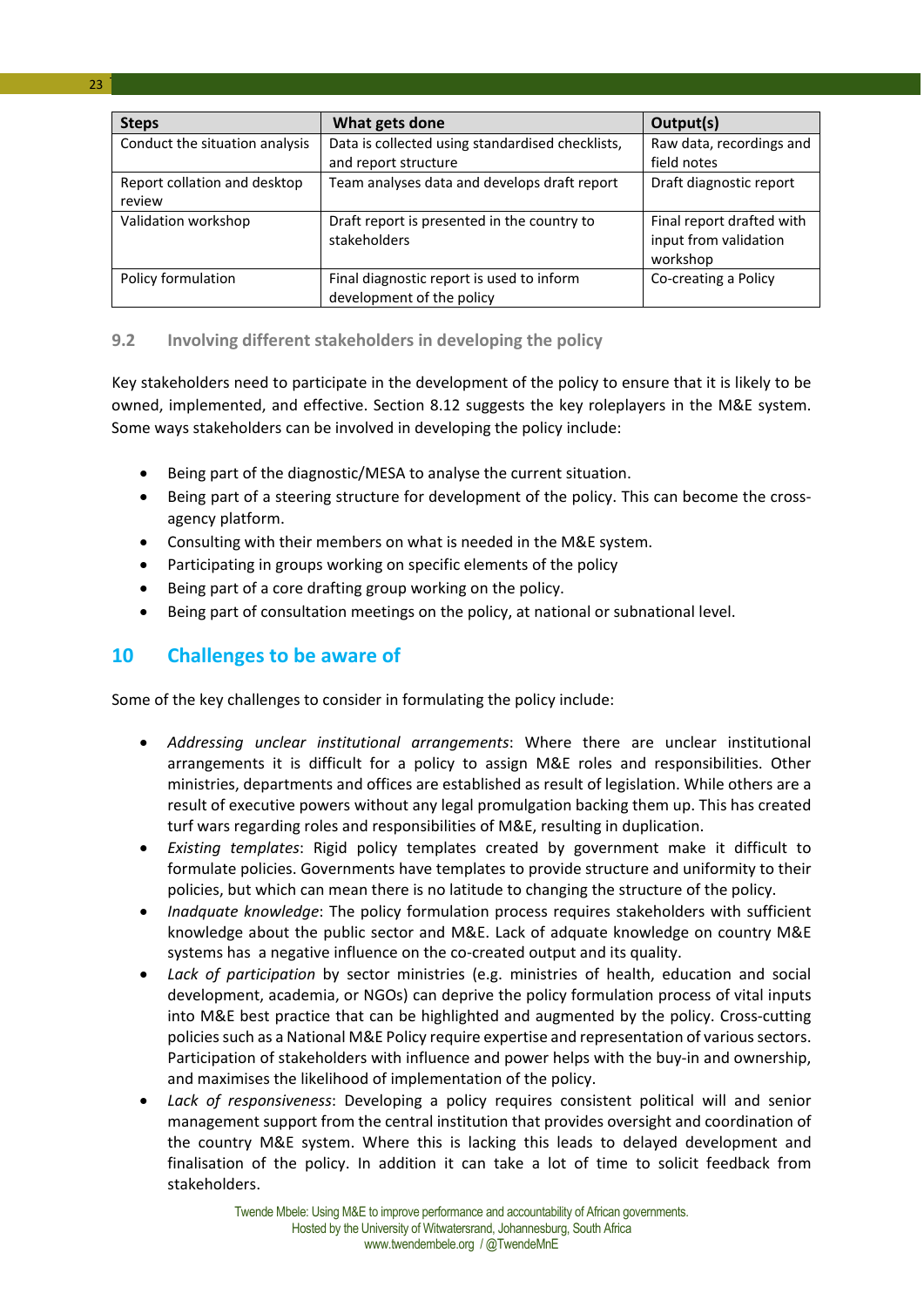#### <span id="page-24-0"></span>**Annexes**

#### <span id="page-24-1"></span>**Annex 1: References**

- Chirau, T, Waller, C, and Blaser-Mapitsa, C. 2018. The National Evaluation Policy landscape in Africa. A Comparison. Johannesburg: Clear-AA and Twendé Mbele. Policy Brief. [https://tinyurl.com/y3wo9ty3.](https://tinyurl.com/y3wo9ty3)
- DPME (2011). National Evaluation Policy Framework. Department of Performance Monitoring and Evaluation.

[https://www.dpme.gov.za/keyfocusareas/evaluationsSite/Evaluations/National%20Evaluation%20Policy](https://www.dpme.gov.za/keyfocusareas/evaluationsSite/Evaluations/National%20Evaluation%20Policy%20Framework%2011%2011%2025.pdf) [%20Framework%2011%2011%2025.pdf](https://www.dpme.gov.za/keyfocusareas/evaluationsSite/Evaluations/National%20Evaluation%20Policy%20Framework%2011%2011%2025.pdf) 

- DPME (2018). Report on the Evaluation of the National Evaluation System: Full Report [Evaluation Full Report]. Department of Planning, Monitoring and Evaluation.
- DPME (2019). Business Case for Department of Planning, Monitoring and Evaluation on Centralised Data Management and Analytical System. Unpublished Report.
- Goldman, I., Byamugisha, A., Gounou, A., Smith, L.R., Ntakumba, S., Lubanga, T., Sossou, D. & Rot-Munstermann, K., (2018) 'The emergence of government evaluation systems in Africa: The case of Benin, Uganda and South Africa', African Evaluation Journal 6(1), pp 1-11.
- Goldman, I., Deliwe, C.N., Taylor, S., Ishmail, Z., Smith, L. & Masangu, T., (2019). 'Evaluation2 Evaluating the national evaluation system in South Africa: What has been achieved in the first 5 years?', African Evaluation Journal 7(1), a400.<https://doi.org/10.4102/aej.v7i1.400>
- Goldman, I., Olaleye, W., Ntakumba, S., Makgaba, M., & Waller, C. (2020). Mere compliance or learning – M&E culture in the public service of Benin, Uganda and South Africa. In Using Evidence in Policy and Practice—Lessons from Africa (First). Routledge, Taylor & Francis Group. [https://www.taylorfrancis.com/chapters/oa-edit/10.4324/9781003007043-4/mere-compliance-learning](https://www.taylorfrancis.com/chapters/oa-edit/10.4324/9781003007043-4/mere-compliance-learning-culture-public-service-benin-uganda-south-africa-ian-goldman-wole-olaleye-stanley-sixolile-ntakumba-mokgoropo-makgaba-cara-waller?context=ubx&refId=1572966b-2a54-477f-8874-023471a1a0dc)[culture-public-service-benin-uganda-south-africa-ian-goldman-wole-olaleye-stanley-sixolile-ntakumba](https://www.taylorfrancis.com/chapters/oa-edit/10.4324/9781003007043-4/mere-compliance-learning-culture-public-service-benin-uganda-south-africa-ian-goldman-wole-olaleye-stanley-sixolile-ntakumba-mokgoropo-makgaba-cara-waller?context=ubx&refId=1572966b-2a54-477f-8874-023471a1a0dc)[mokgoropo-makgaba-cara-waller?context=ubx&refId=1572966b-2a54-477f-8874-023471a1a0dc](https://www.taylorfrancis.com/chapters/oa-edit/10.4324/9781003007043-4/mere-compliance-learning-culture-public-service-benin-uganda-south-africa-ian-goldman-wole-olaleye-stanley-sixolile-ntakumba-mokgoropo-makgaba-cara-waller?context=ubx&refId=1572966b-2a54-477f-8874-023471a1a0dc)
- Goldman, I., & Pabari, M. (2020). Lessons for using evidence in policy and practice. In Using Evidence in Policy and Practice—Lessons from Africa (First). Routledge, Taylor & Francis Group. <https://doi.org/10.4324/9781003007043>
- Ishmail, Z., & Tully, V. L. (2020). An overview of the provincial evaluation system of the Western Cape Government of South Africa as a response to the evaluation of the National Evaluation System. African Evaluation Journal, 8(1).<https://doi.org/10.4102/aej.v8i1.425>
- Lázaro, B. (2015). Comparative study on the institutionalisation of evaluation in Europe and Latin America (Collection: Studies n. 15; Series: State of the Art Area: Public Finance). Eurosocial Programme.
- Smith, L., Bedu-Addo, D., Awal, M., & Mensah, A. (2020). The contribution of civil society generated evidence to the improvement of sanitation services in Ghana. In Using Evidence in Polciy and Practice—Lessons from Africa. Routledge, Taylor & Francis Group. [https://www.taylorfrancis.com/chapters/oa-edit/10.4324/9781003007043-11/contribution-civil-society](https://www.taylorfrancis.com/chapters/oa-edit/10.4324/9781003007043-11/contribution-civil-society-generated-evidence-improvement-sanitation-services-ghana-laila-smith-dede-bedu-addo-mohammed-awal-anthony-mensah?context=ubx&refId=8e2efa98-484d-4dd6-afba-3868e3196872)[generated-evidence-improvement-sanitation-services-ghana-laila-smith-dede-bedu-addo-mohammed](https://www.taylorfrancis.com/chapters/oa-edit/10.4324/9781003007043-11/contribution-civil-society-generated-evidence-improvement-sanitation-services-ghana-laila-smith-dede-bedu-addo-mohammed-awal-anthony-mensah?context=ubx&refId=8e2efa98-484d-4dd6-afba-3868e3196872)[awal-anthony-mensah?context=ubx&refId=8e2efa98-484d-4dd6-afba-3868e3196872](https://www.taylorfrancis.com/chapters/oa-edit/10.4324/9781003007043-11/contribution-civil-society-generated-evidence-improvement-sanitation-services-ghana-laila-smith-dede-bedu-addo-mohammed-awal-anthony-mensah?context=ubx&refId=8e2efa98-484d-4dd6-afba-3868e3196872)
- UNESCO (2016). Guidelines for a Research Data Management Plan. Paris. Intergovernmental Oceanographic Commission of UNESCO, 16pp. 2016. (IOC Manuals and Guides, 73) (English.) (IOC/2016/MG/73). <https://unesdoc.unesco.org/ark:/48223/pf0000256544>
- UNICEF (2009). Toolkit on Diversion and Alternatives to Detention. Data management, recordkeeping and monitoring in relation to diversion and alternatives – overview and lessons learned. [https://resourcecentre.savethechildren.net/document/toolkit-diversion-and-alternatives](https://resourcecentre.savethechildren.net/document/toolkit-diversion-and-alternatives-detention/)[detention/](https://resourcecentre.savethechildren.net/document/toolkit-diversion-and-alternatives-detention/)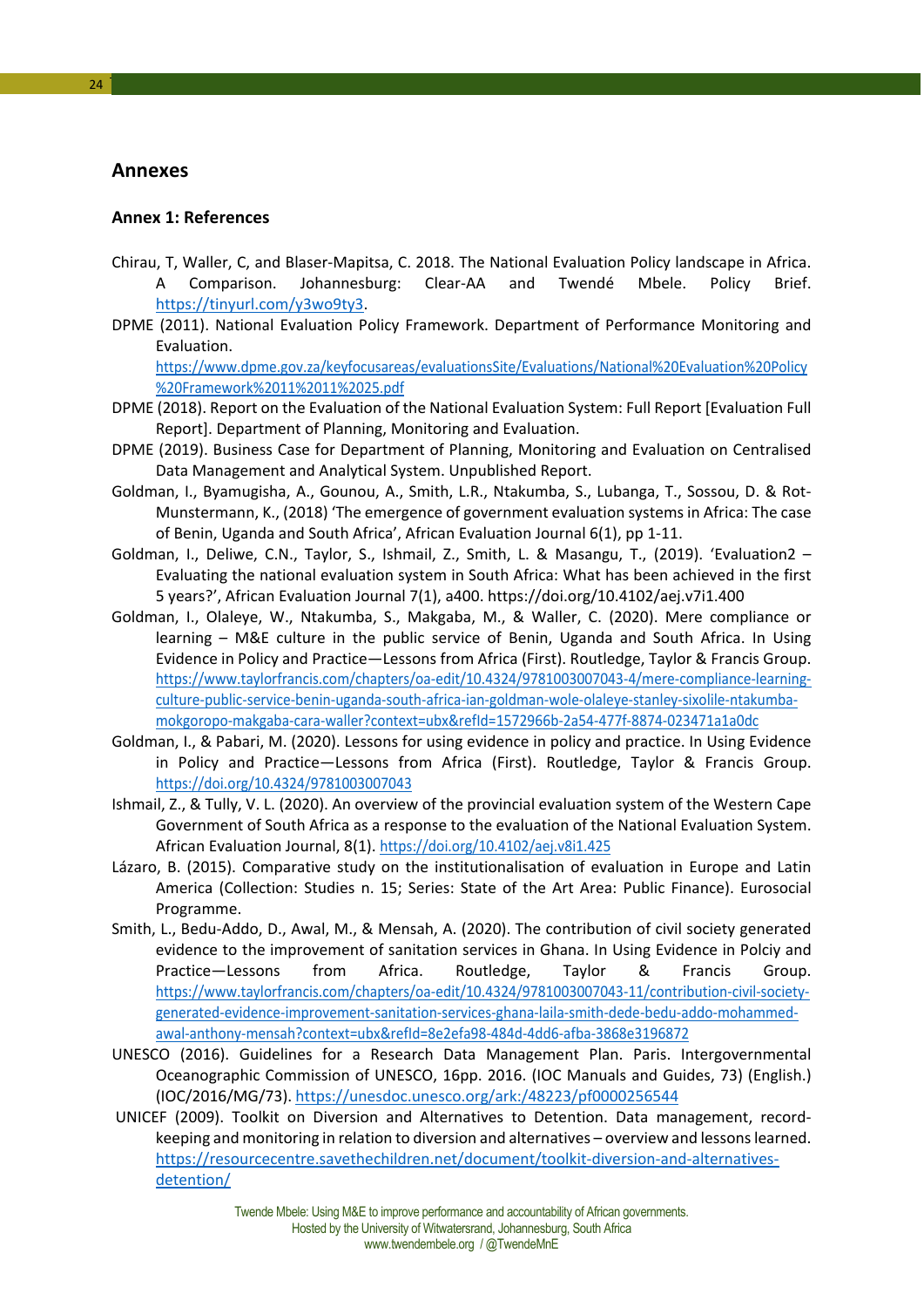<span id="page-25-0"></span>**Annex 2: Contents of Benin's Evaluation Policy[24](#page-25-1)**

| п    |         |                                                                   |  |
|------|---------|-------------------------------------------------------------------|--|
| Ш    |         |                                                                   |  |
| Ш    |         |                                                                   |  |
| IV   |         | FINALITE ET OBJECTIFS DE LA POLITIQUE NATIONALE D'EVALUATION 9    |  |
| ٧    |         | ENONCE DE LA POLITIQUE NATIONALE D'EVALUATION  10                 |  |
|      | $V - 1$ | Déclaration de la Politique Nationale d'Evaluation  10            |  |
|      | $V-2$   |                                                                   |  |
|      | $V-3$   | L'évaluation dans le cycle de gestion publique  13                |  |
|      | $V - 4$ | Distinction de la fonction d'évaluation de l'action publique 14   |  |
|      | $V-5$   |                                                                   |  |
| VI   |         |                                                                   |  |
| VII  |         |                                                                   |  |
|      | $VII-1$ |                                                                   |  |
|      | $VII-2$ |                                                                   |  |
|      | $VII-3$ |                                                                   |  |
|      | $VII-4$ | Cadre Institutionnel de l'Evaluation des Politiques Publiques  20 |  |
|      | $VII-5$ | Cadre légal et réglementaire de l'évaluation  22                  |  |
|      | $VII-6$ |                                                                   |  |
|      | $VII-7$ |                                                                   |  |
|      | $VII-8$ |                                                                   |  |
| VIII |         |                                                                   |  |
| IX   |         |                                                                   |  |
|      |         |                                                                   |  |

**.** 

<span id="page-25-1"></span><sup>&</sup>lt;sup>24</sup> https://evaluation.gouv.bj/articles/17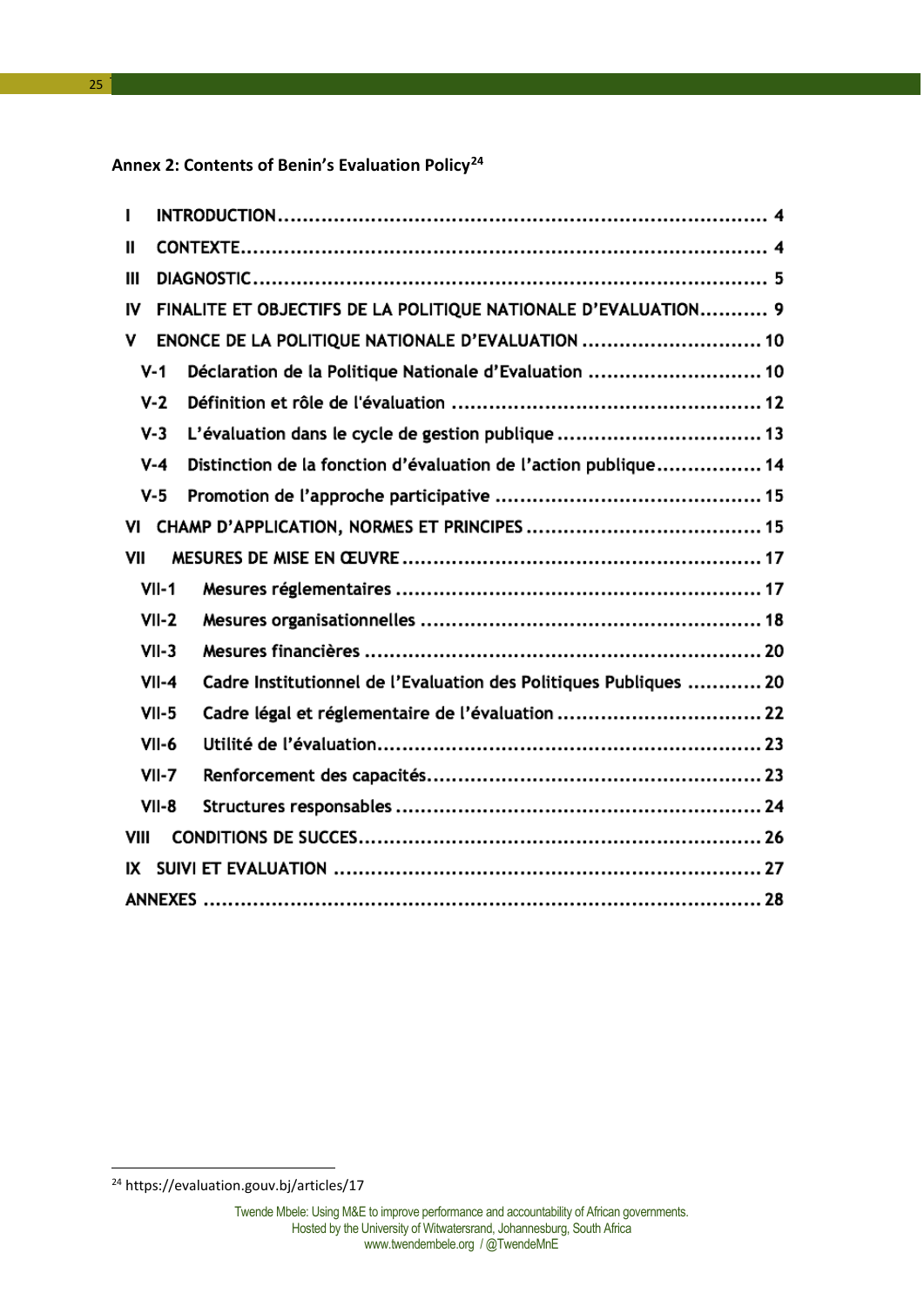#### <span id="page-26-0"></span>**Annex 3: Contents of South Africa's National Evaluation Policy 2019[25](#page-26-1)**

GLOSSARY

26

- POLICY SUMMARY
- FOREWORD BY THE MINISTER
- SECTION 1: BACKGROUND OF THE EVALUATION FRAMEWORK
- 1.1 STRUCTURE OF THE FRAMEWORK
- 1.2 PURPOSE OF THE FRAMEWORK
- 1.3 APPLICABILITY OF THE POLICY FRAMEWORK
- 1.4 APPLICABLE LEGISLATION AND POLICIES
- 1.5 SITUATIONAL ANALYSIS
- 1.5.1 ACHIEVEMENTS FROM 2011/12 TO 2017/18
- 1.5.2 CHALLENGES EXPERIENCED DURING THE IMPLEMENTATION OF THE NEPF (2011)
- SECTION 2: CONCEPTUAL FRAMEWORK OF EVALUATIONS
- 2.1 INTRODUCTION
- 2.1.1 DEFINING EVALUATIONS
- 2.1.2 RATIONALE FOR EVALUATIONS
- 2.1.3 TYPES OF EVALUATIONS
- 2.1.4 EVALUATION APPROACHES
- 2.1.5 EVALUATION CRITERIA AND QUESTIONS
- 2.1.6 LOCATION OF EVALUATION IN THE POLICY AND PROGRAMME CYCLE

 $\frac{1}{25}$ 

<span id="page-26-1"></span>[https://www.dpme.gov.za/keyfocusareas/evaluationsSite/Documents/National%20Evaluation%20Policy%20Fr](https://www.dpme.gov.za/keyfocusareas/evaluationsSite/Documents/National%20Evaluation%20Policy%20Framework_Nov%202019.pdf) [amework\\_Nov%202019.pdf](https://www.dpme.gov.za/keyfocusareas/evaluationsSite/Documents/National%20Evaluation%20Policy%20Framework_Nov%202019.pdf)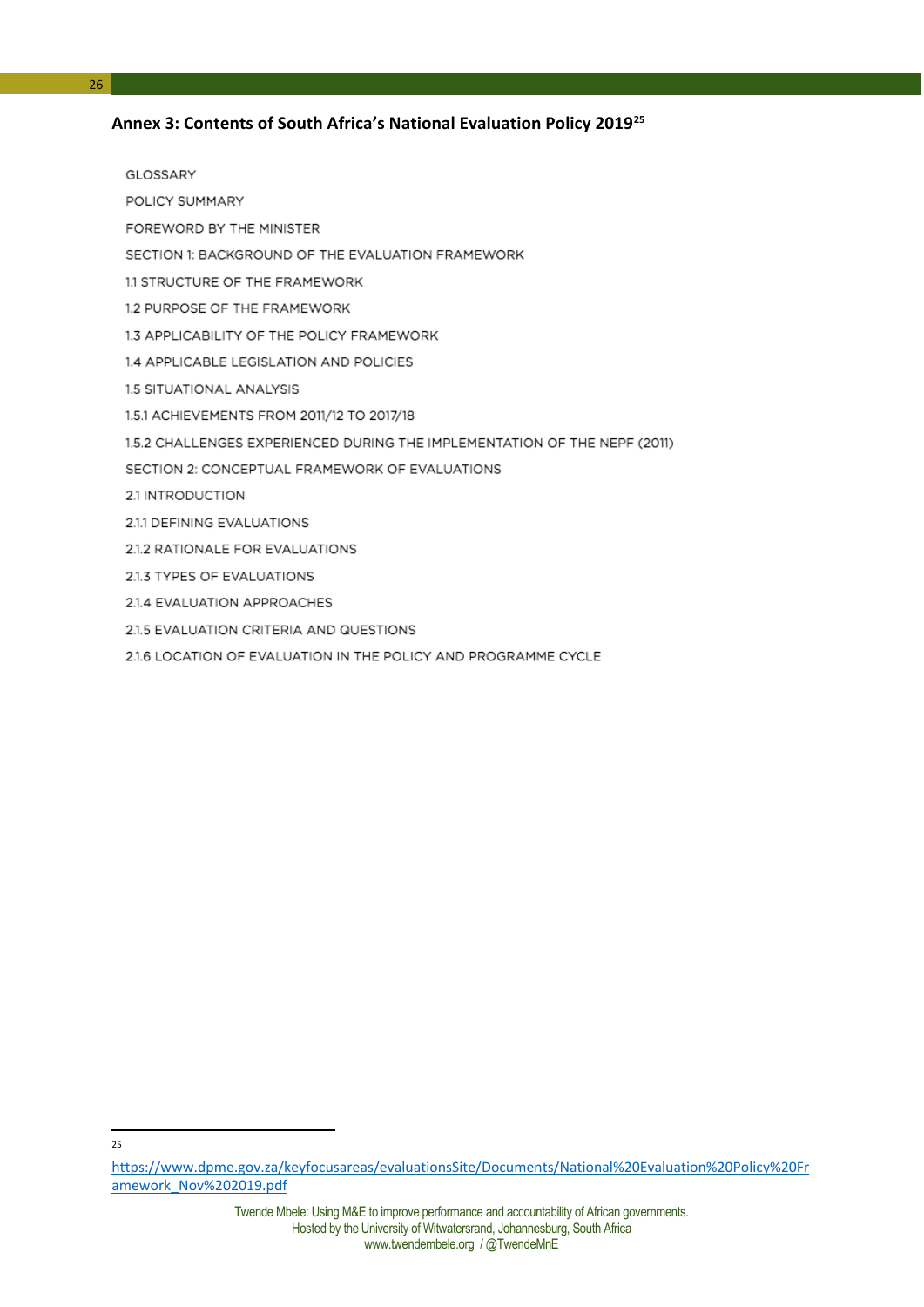#### <span id="page-27-0"></span>**Annex 4: Contents of Uganda's National Policy on Public Sector Monitoring And Evaluation (2011)[26](#page-27-1)**

<u>.</u>

<span id="page-27-1"></span><sup>&</sup>lt;sup>26</sup> Available a[t http://library.health.go.ug/publications/monitoring-and-evaluation/national-policy-public](http://library.health.go.ug/publications/monitoring-and-evaluation/national-policy-public-sector-monitoring-and-evaluation)[sector-monitoring-and-evaluation](http://library.health.go.ug/publications/monitoring-and-evaluation/national-policy-public-sector-monitoring-and-evaluation)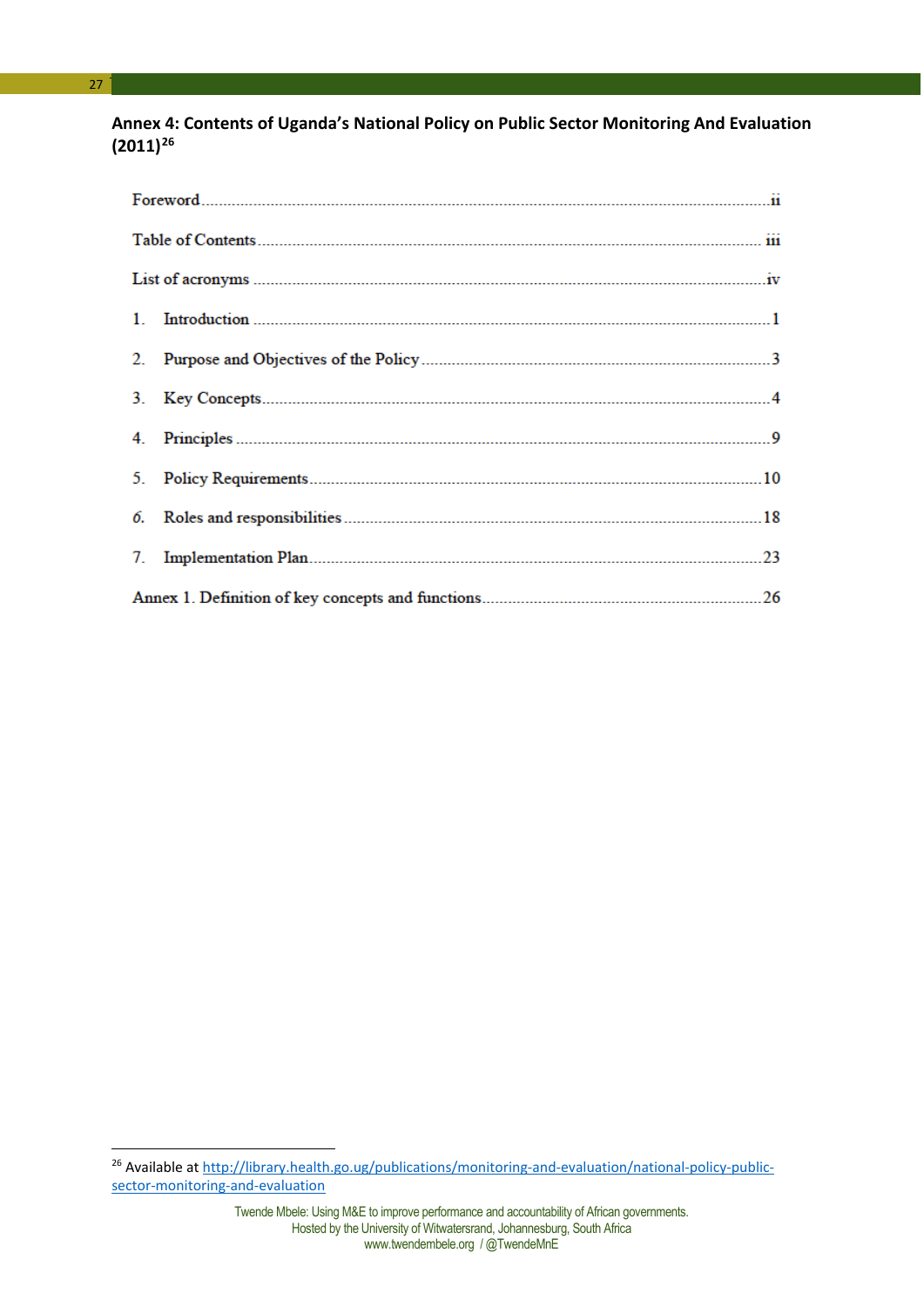<span id="page-28-0"></span>**Annex 5: Contents of Zimbabwe's national M&E Policy[27](#page-28-1)** 

| Roles and Responsibilities of Institutions in Monitoring and Evaluation 11<br>Key Institutions in Monitoring and Evaluation of Public Sector Programmes 11 |
|------------------------------------------------------------------------------------------------------------------------------------------------------------|
|                                                                                                                                                            |
|                                                                                                                                                            |

**.** 

<span id="page-28-1"></span><sup>27</sup> <http://zes.org.zw/downloads/Zimbabwe%20National%20Monitoring%20and%20Evaluation%20Policy.pdf>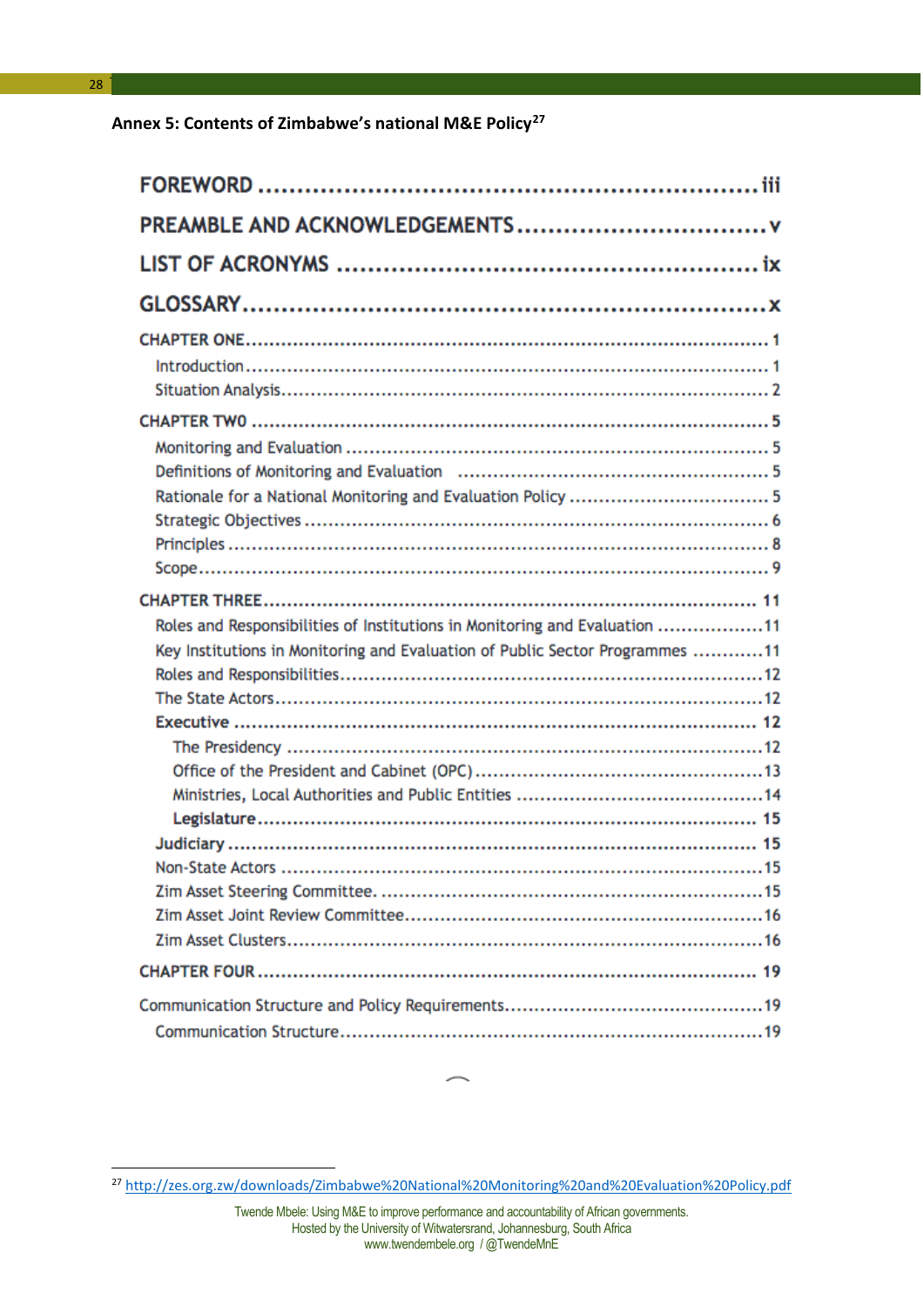| Responsibility for the Production and Dissemination of M & E Reports 21 |  |
|-------------------------------------------------------------------------|--|
|                                                                         |  |
|                                                                         |  |
|                                                                         |  |
|                                                                         |  |
|                                                                         |  |
|                                                                         |  |
|                                                                         |  |
|                                                                         |  |
|                                                                         |  |
|                                                                         |  |
|                                                                         |  |
|                                                                         |  |
|                                                                         |  |
|                                                                         |  |
|                                                                         |  |
|                                                                         |  |
|                                                                         |  |
|                                                                         |  |
|                                                                         |  |
|                                                                         |  |
|                                                                         |  |
|                                                                         |  |
|                                                                         |  |
|                                                                         |  |
|                                                                         |  |
|                                                                         |  |
|                                                                         |  |
|                                                                         |  |
|                                                                         |  |
|                                                                         |  |
|                                                                         |  |
| Compliance Requirements and Obligations Shall Include: 35               |  |
|                                                                         |  |
|                                                                         |  |
|                                                                         |  |